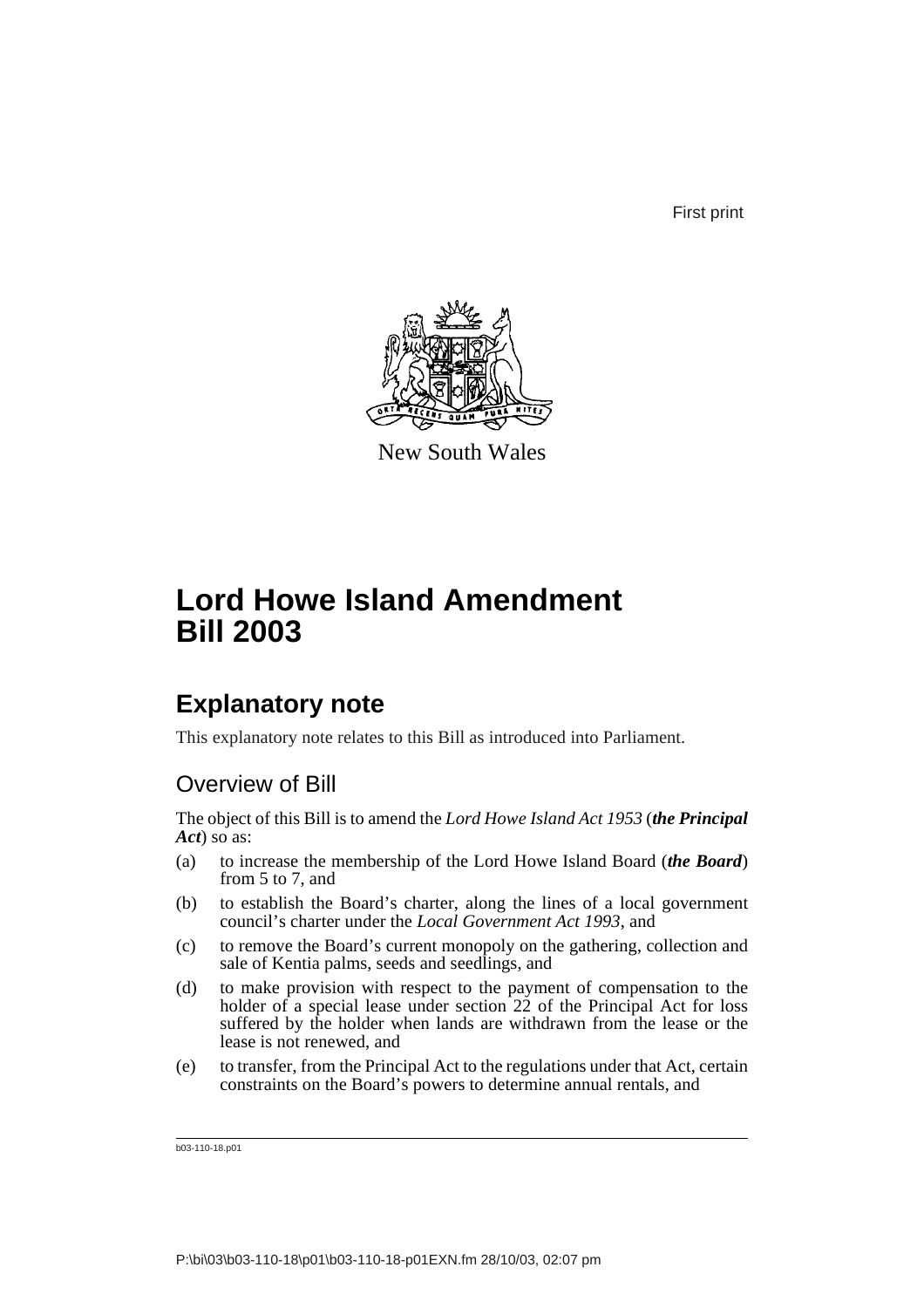Explanatory note

- (f) to increase certain penalties for offences under the Principal Act and the regulations under that Act, and
- (g) to allow offences under the Principal Act and the regulations under that Act to be dealt with by way of penalty notice, and
- (h) to provide that the Board's staff are to be employed under Chapter 2 of the *Public Sector Employment and Management Act 2002*, and
- (i) to ensure that the Board's members and staff are not personally liable for anything done or omitted to be done by them in good faith for the purpose of executing the Principal Act, and
- (j) to provide for the future review of the Principal Act, and
- (k) to make other minor, consequential or ancillary amendments to the Principal Act, and
- (l) to enact consequential savings and transitional provisions.

# Outline of provisions

**Clause 1** sets out the name (also called the short title) of the proposed Act.

**Clause 2** provides for the commencement of the proposed Act on a day or days to be appointed by proclamation.

**Clause 3** is a formal provision that gives effect to the amendments to the *Lord Howe Island Act 1953* set out in Schedule 1.

**Clause 4** makes a consequential amendment to the *Land and Environment Court Act 1979* in relation to appeals against valuations.

**Clause 5** makes a consequential amendment to the *Fines Act 1996* in relation to penalty notices.

# **Schedule 1 Amendment of Lord Howe Island Act 1953**

# **Constitution of the Board**

Sections 4 and 5 of the Principal Act deal with the constitution of the Board. **Schedule 1 [1] and [26]** replace those sections with a new section 4 and a new Schedule 1A.

Proposed section 4 provides for the Board to have 7 (previously 5) members, of whom 4 (previously 3) are to be Islanders, 1 (previously 0) is to represent the interests of business and tourism, 1 (previously 1) is to represent the interests of conservation and 1 (previously 1) is to represent the interests of Government. As is currently the case, the Islander members are to be elected by Islanders.

Explanatory note page 2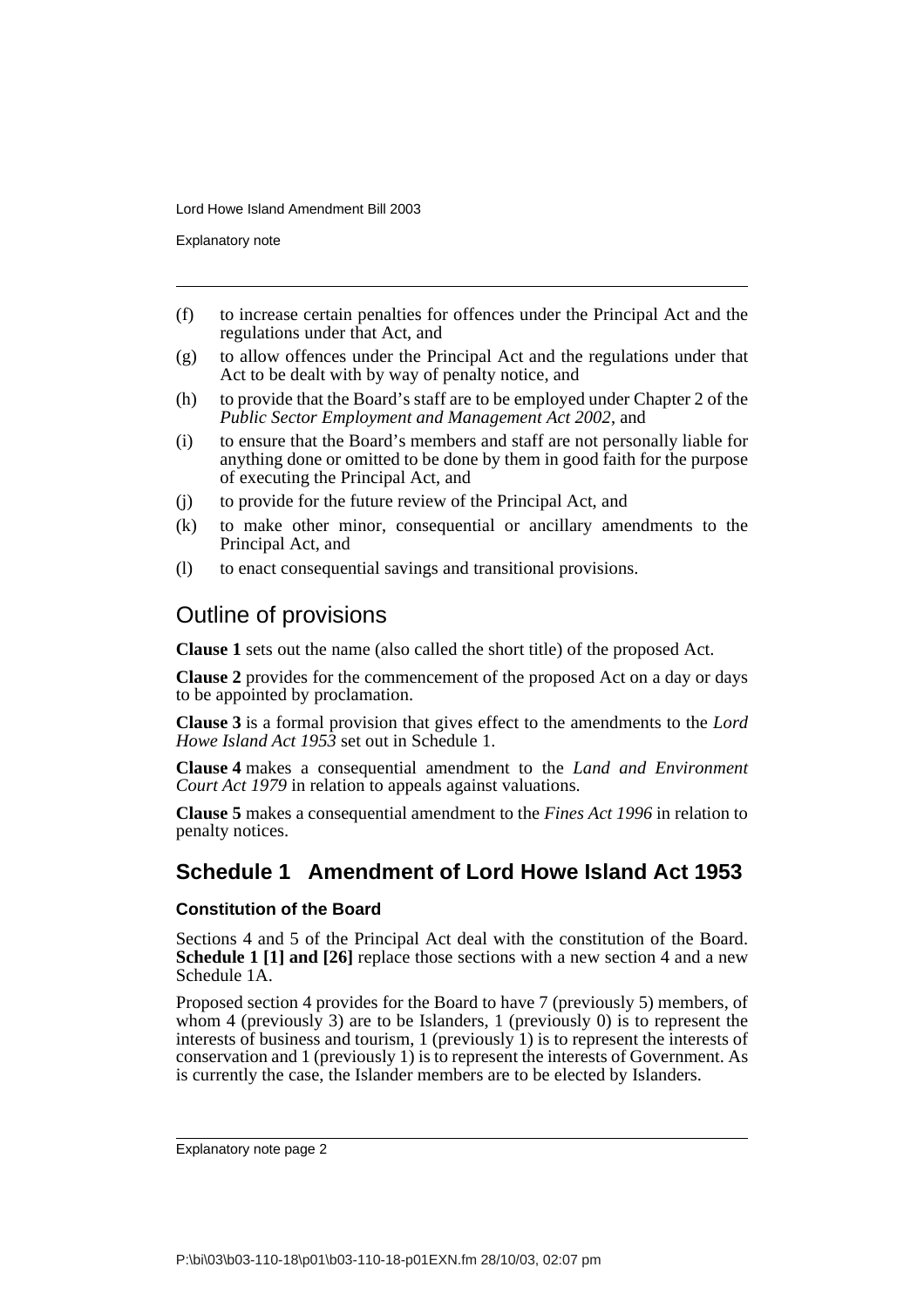Explanatory note

Part 1 of Schedule 1A contains a definitions clause.

Part 2 of Schedule 1A makes provision with respect to the constitution of the Board, including the appointment of a Chairperson and Deputy Chairperson, term of office (up to  $\overline{3}$  years), remuneration, vacation of office, filling of vacancies and disclosure of interests.

Part 3 of Schedule 1A makes provision with respect to the procedure of the Board, including the quorum for meetings, voting at meetings and transaction of business outside meetings.

**Schedule 1 [2] and [21]** make consequential amendments to sections 9A and 38.

# **The Board's charter**

**Schedule 1** [1] also inserts a new section 5 which sets out the Board's charter. The charter, adapted from a similar provision in the *Local Government Act 1993*, includes a particular reference to the Board's obligation to manage, protect, restore, enhance and conserve parts of Lord Howe Island in a manner that recognises the World Heritage values in respect of which the Island is inscribed on the World Heritage List referred to in the United Nations *Convention Concerning the Protection of the World Cultural and Natural Heritage*.

# **Gathering, collection and sale of Kentia palms**

Proposed clause 3 of Schedule 2, to be inserted by **Schedule 1 [28]**, facilitates the revocation of existing lease conditions that result in the Board having a monopoly with respect to the gathering, collection and sale of Kentia palms, seeds and seedlings.

**Schedule 1 [3], [18], [19] and [23]** make consequential amendments to sections 11, 34 and 38.

# **Payment of compensation**

**Schedule 1 [11]** amends section 22 so as to require the Board to pay compensation to the holder of a special lease if land is withdrawn from the lease, or the lease is not renewed, because the land concerned is required for home sites or public purposes. The amount of compensation payable will be determined by the Valuer-General, in accordance with regulations under the Principal Act and (in the case of the non-renewal of a lease) subject to the qualification that the lease that would otherwise have been renewed is to be taken to have been a lease for 18 months. The Valuer-General's determination as to compensation will be appealable to the Land and Environment Court.

Explanatory note page 3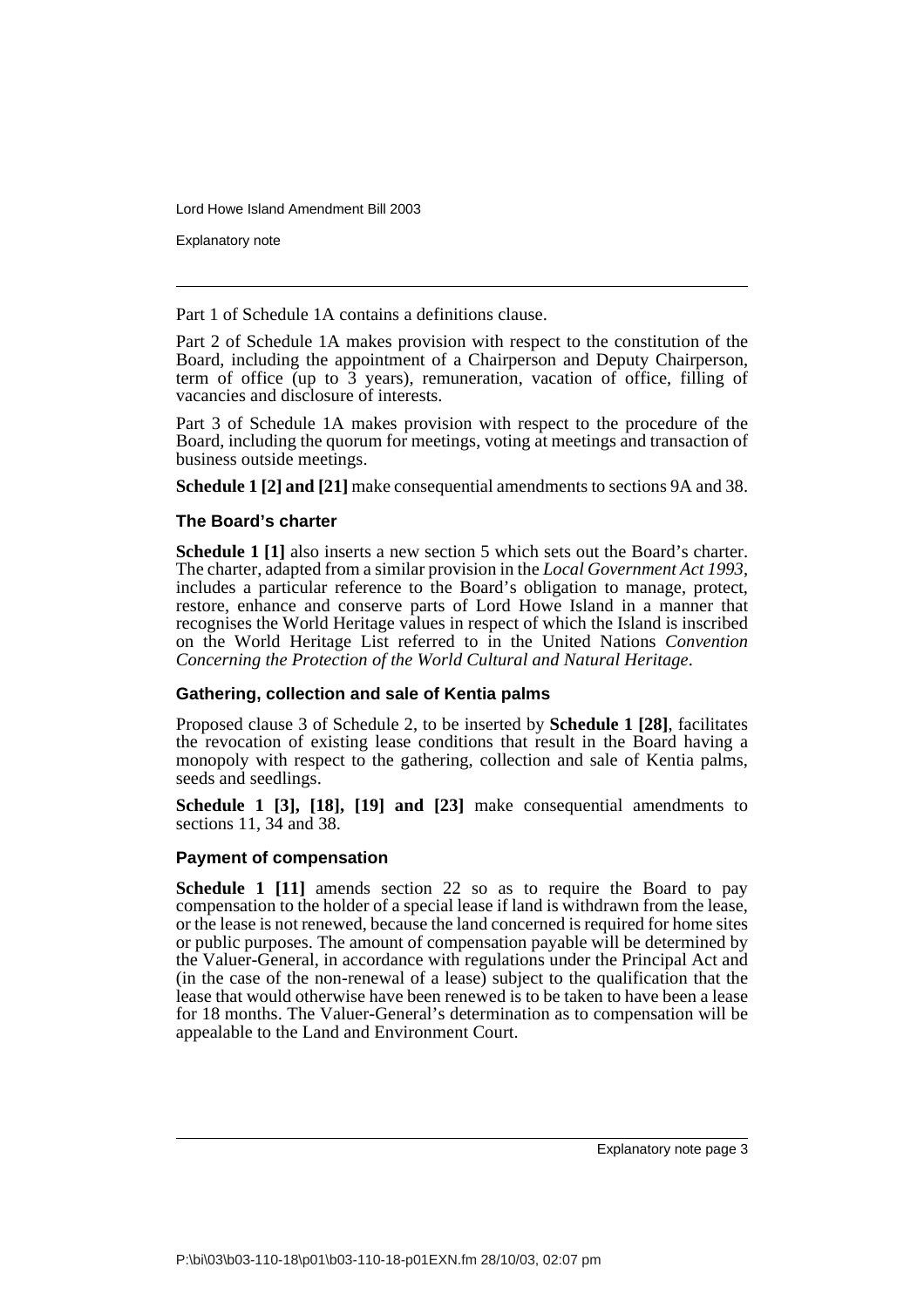Explanatory note

# **Determination of annual rentals**

**Schedule 1 [8]** amends section 21 so as to omit provisions that impose minimum limits on the annual rent that can be determined by the Board in relation to a lease in perpetuity under the Principal Act. **Schedule 1 [15]** makes a consequential amendment to section 25.

**Schedule 1 [8], [9], [10] and [11**] amend sections 21 and 22, and repeal section 21A, so as to omit provisions that allow the Board to determine annual rent for leases under the Principal Act. Those provisions are replaced by a new section 22B, inserted by **Schedule 1 [12]**, generally in the same terms as the provisions that have been omitted, except that the minimum period between successive rent determinations is to be reduced from 10 years to 3 years. **Schedule 1 [13] and [14]** make consequential amendments to sections 24 and 25.

# **Maximum penalties**

**Schedule 1 [7], [16], [17] and [24]** amend sections 19B, 32, 33 and 38 so as to increase, to 50 penalty units (currently \$5,500), the maximum fines that can be imposed for offences against the Principal Act and the regulations under that Act. This will bring those penalties into line with the penalties available for similar offences under the *National Parks and Wildlife Act 1974*.

# **Penalty notices**

**Schedule 1 [20]** inserts a new section 37B that permits an authorised officer (that is, a member of the Board's staff specifically authorised in that regard or a police officer) to issue penalty notices for offences under the Principal Act, or the regulations under that Act, that are declared by the regulations to be penalty notice offences.

# **Conditions of employment of Board's staff**

**Schedule 1** [1] also substitutes section 6. The new section 6 makes it clear that the Board's staff are to be employed under Chapter 2 of the *Public Sector Employment and Management Act 2002*.

# **Personal liability of Board members and staff**

**Schedule 1 [6]** inserts a new section 14A that excludes Board members, staff members and other persons from any personal liability for things done, or omitted to be done, by them in good faith for the purpose of executing the Principal Act.

Explanatory note page 4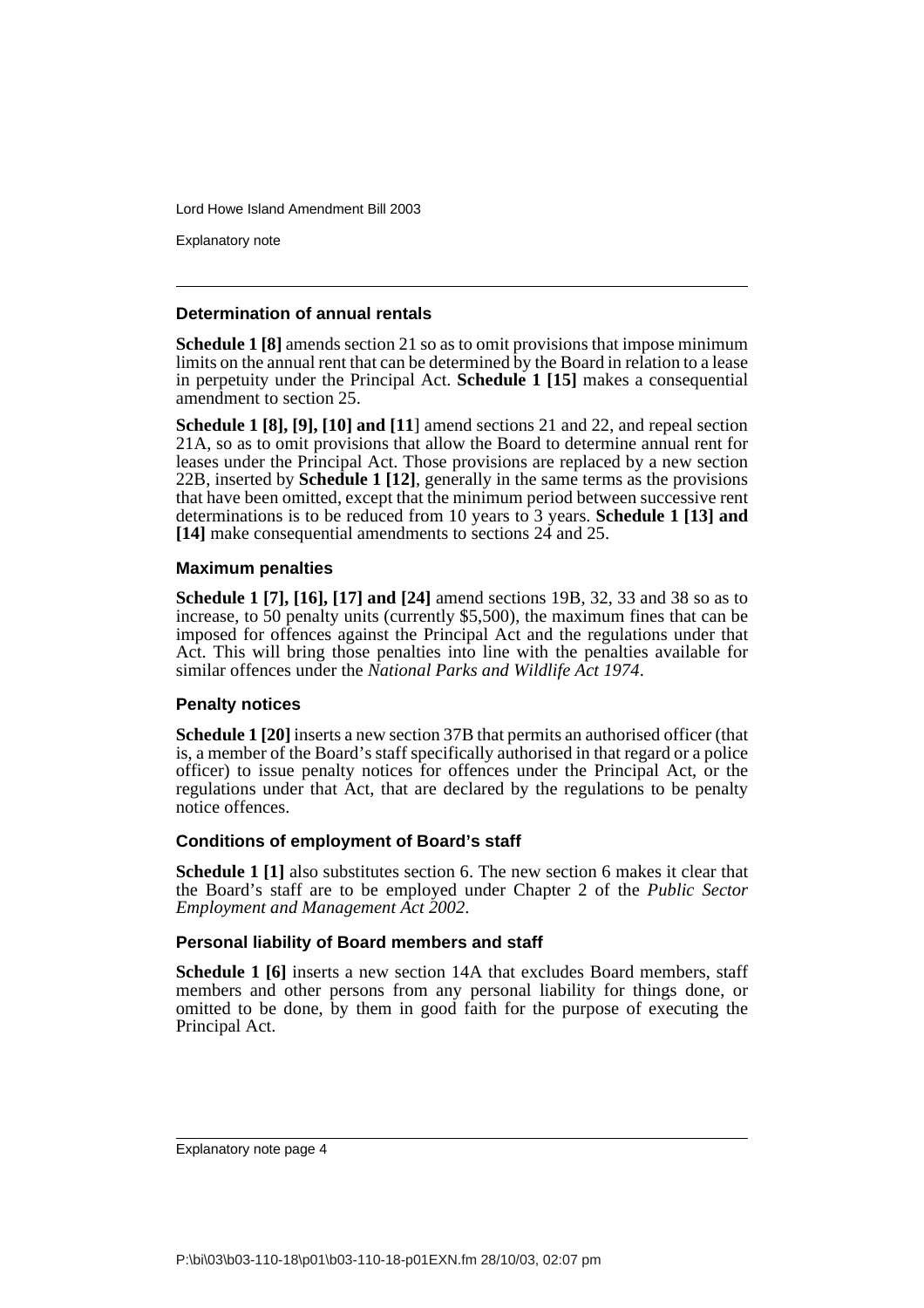Explanatory note

# **Review of Principal Act**

**Schedule 1 [25]** inserts a new section 40 that requires the Principal Act to be reviewed, and a report on the review to be tabled in Parliament, as soon as possible after the period of 5 years from the date of assent to the proposed Act.

#### **Minor amendments**

**Schedule 1 [5] and [22]** amend sections 13 and 38 to replace references to "public accommodation" with references to "tourist accommodation". **Schedule 1 [4]** makes a consequential amendment to section 13.

# **Savings and transitional provisions**

**Schedule 1 [27]** amends Schedule 2 so as to enable savings and transitional regulations to be made as a consequence of the enactment of the proposed Act (**clause 1A**).

**Schedule 1 [28]** further amends Schedule 2 so as to insert specific savings and transitional provisions, including a definition (**clause 2**), a provision enabling the Minister to revoke any conditions of a lease under the Principal Act that reserves palm trees or palm tree products to the Crown (**clause 3**), a provision enabling the existing Board members to serve out their terms of office as members of the reconstituted Board (**clause 4**) and a provision preserving the effect of current determinations of annual rent (**clause 5**).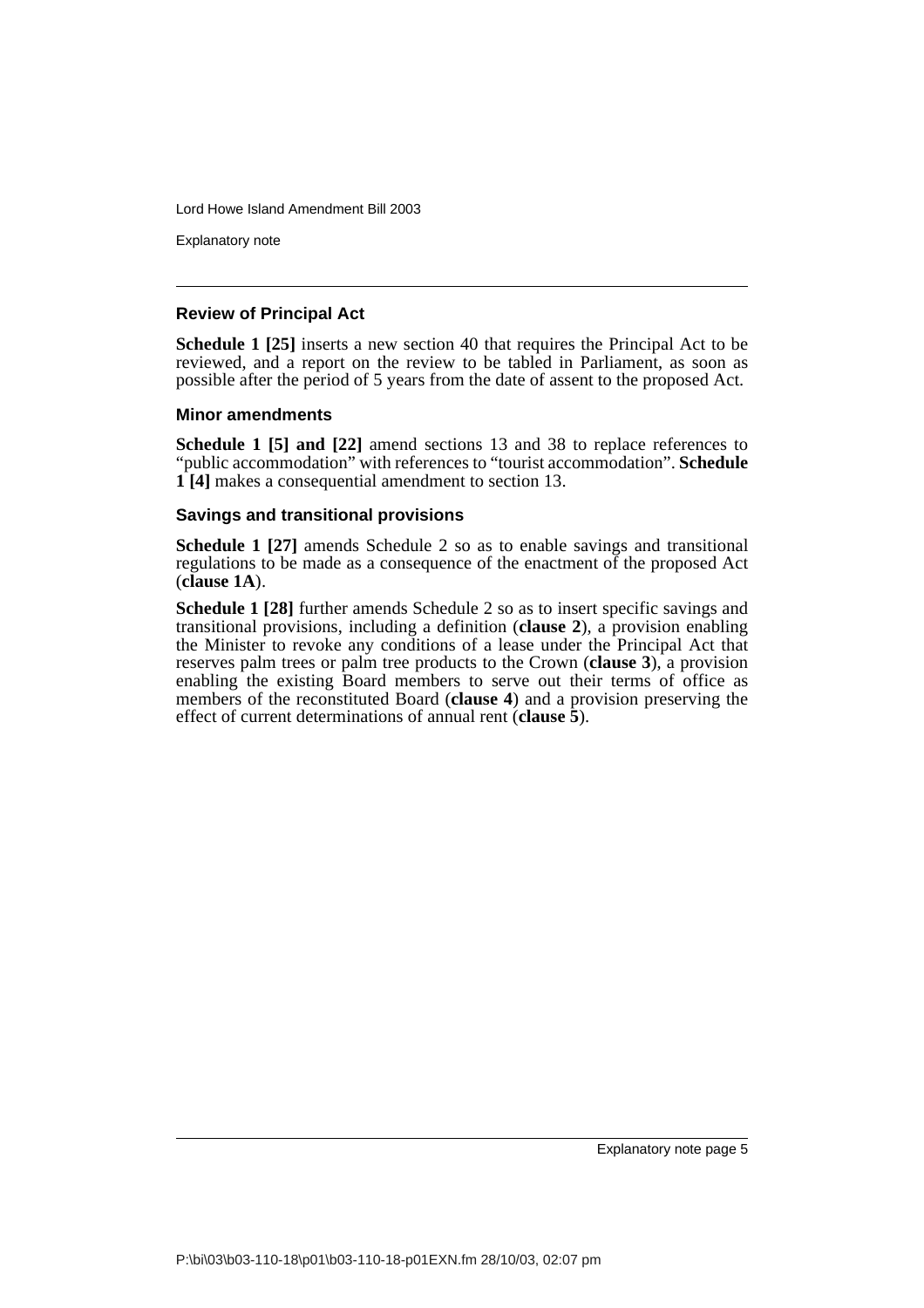Explanatory note

Explanatory note page 6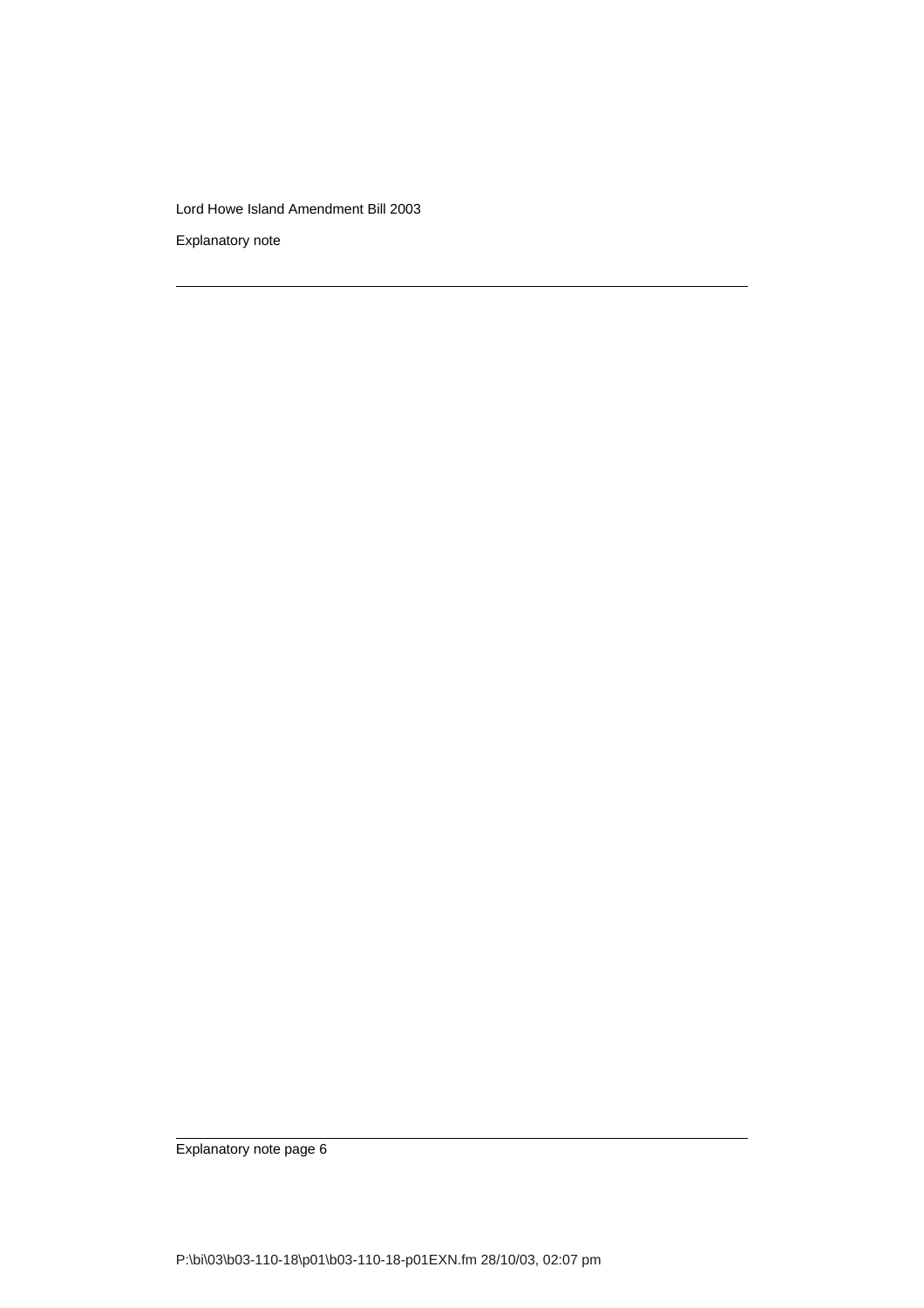First print



New South Wales

# **Lord Howe Island Amendment Bill 2003**

# **Contents**

|            |                                                            | Page          |
|------------|------------------------------------------------------------|---------------|
|            | Name of Act                                                |               |
|            | Commencement                                               | 2             |
|            | Amendment of Lord Howe Island Act 1953 No 39               | $\mathcal{P}$ |
|            | Amendment of Land and Environment Court Act 1979<br>No 204 | 2             |
| 5          | Amendment of Fines Act 1996 No 99                          | 2             |
| Schedule 1 | Amendment of Lord Howe Island Act 1953                     | 3             |

b03-110-18.p01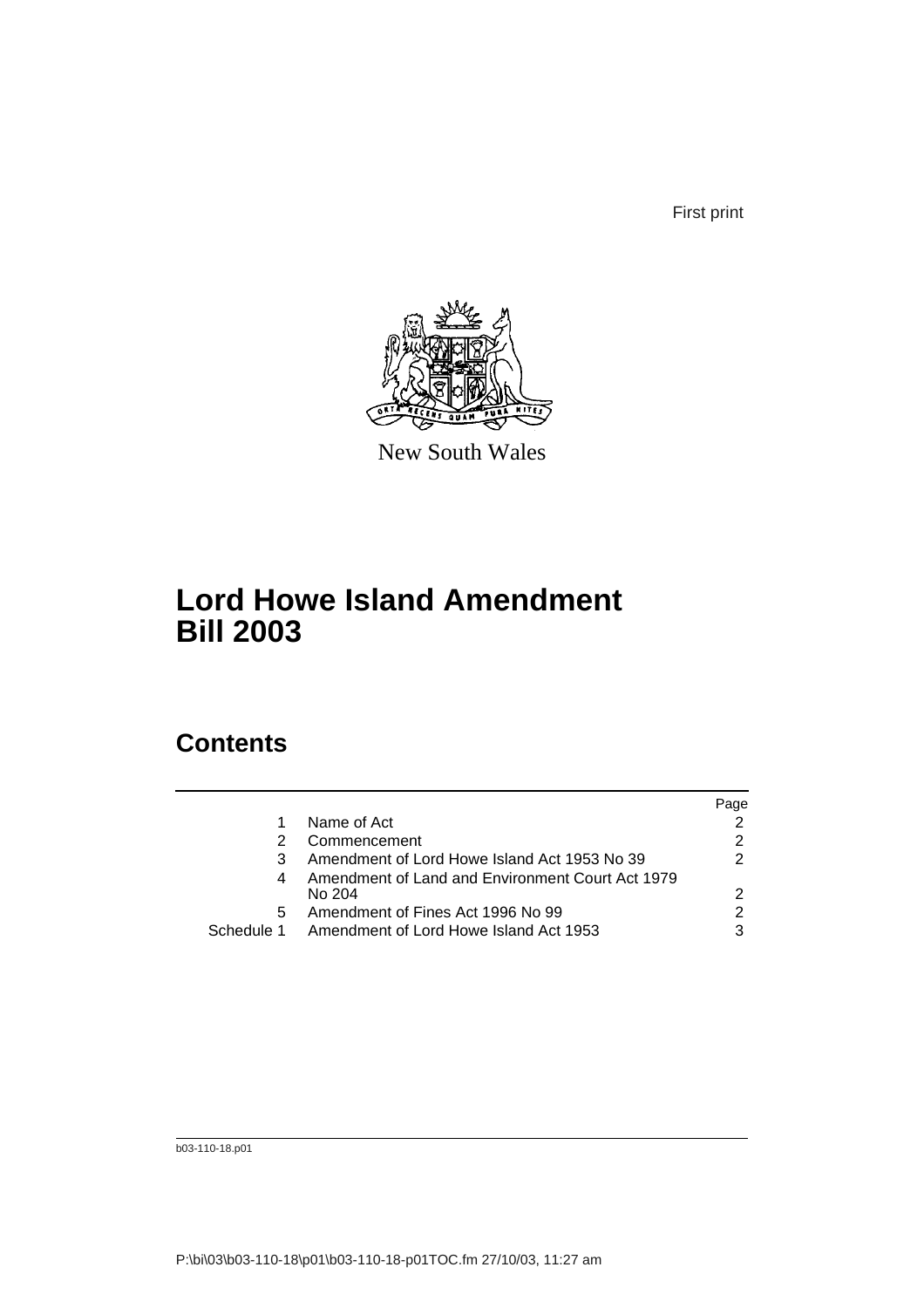**Contents** 

Page

Contents page 2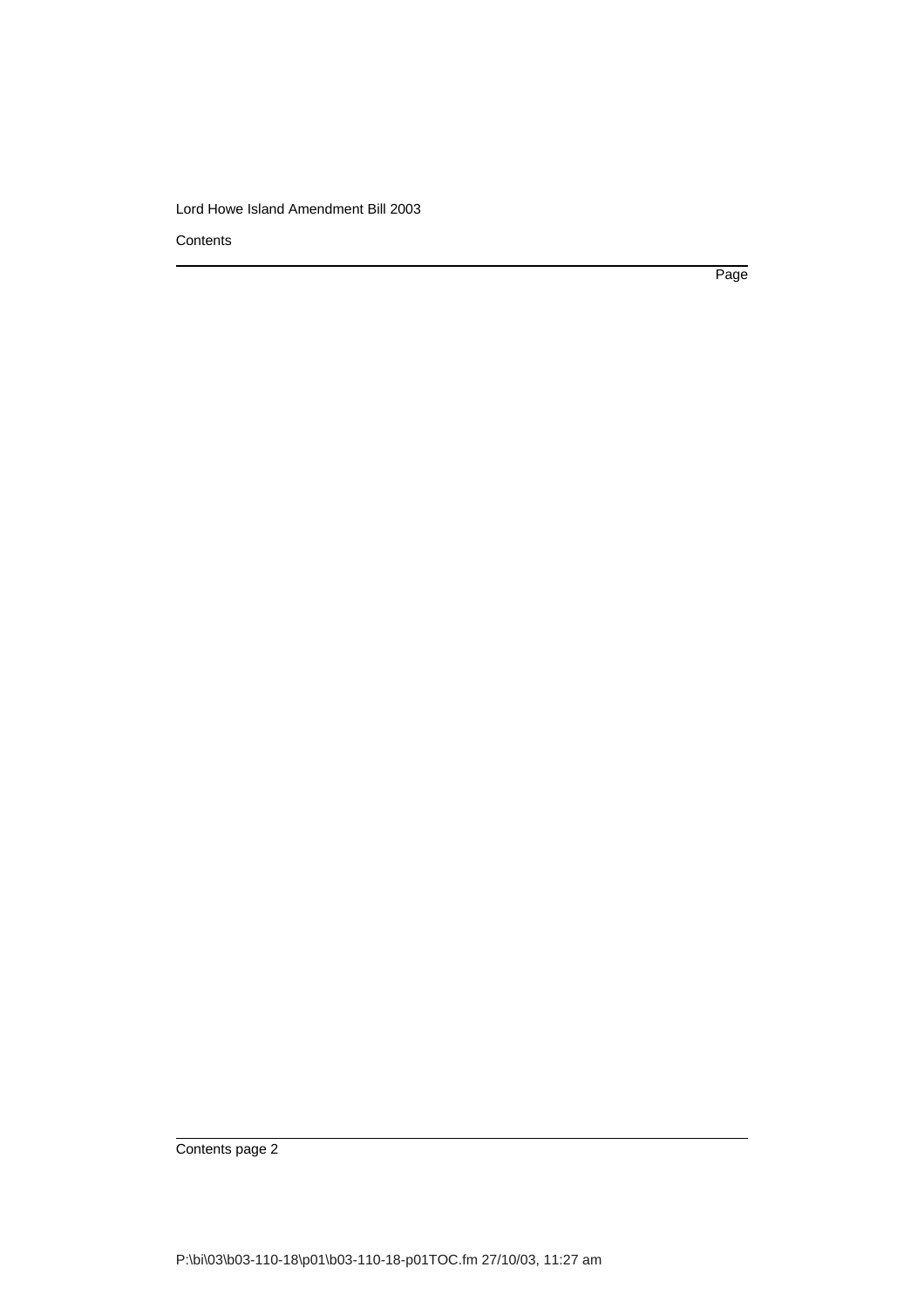

New South Wales

# **Lord Howe Island Amendment Bill 2003**

No , 2003

# **A Bill for**

An Act to amend the *Lord Howe Island Act 1953* with respect to the constitution and functions of the Lord Howe Island Board, annual rents for leases and proceedings by way of penalty notice; and for other purposes.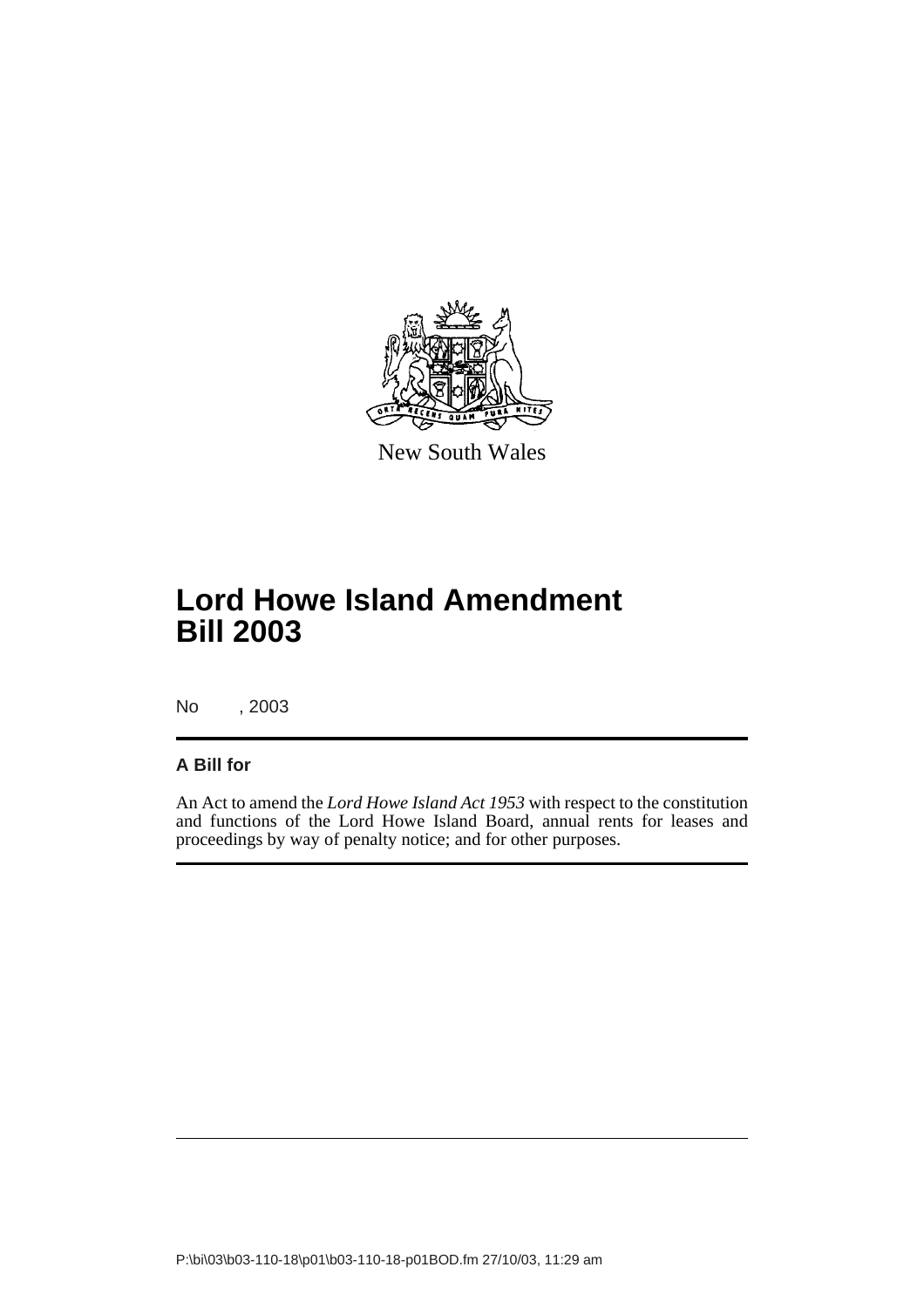<span id="page-9-1"></span><span id="page-9-0"></span>

|                         | The Legislature of New South Wales enacts:                                                                    | 1              |  |  |  |  |
|-------------------------|---------------------------------------------------------------------------------------------------------------|----------------|--|--|--|--|
| <b>Name of Act</b><br>1 |                                                                                                               |                |  |  |  |  |
|                         | This Act is the Lord Howe Island Amendment Act 2003.                                                          | 3              |  |  |  |  |
| $\mathbf{2}$            | <b>Commencement</b>                                                                                           | $\overline{4}$ |  |  |  |  |
|                         | This Act commences on a day or days to be appointed by<br>proclamation.                                       | 5<br>6         |  |  |  |  |
| 3                       | Amendment of Lord Howe Island Act 1953 No 39                                                                  | $\overline{7}$ |  |  |  |  |
|                         | The <i>Lord Howe Island Act 1953</i> is amended as set out in Schedule 1.                                     | 8              |  |  |  |  |
| 4                       | Amendment of Land and Environment Court Act 1979 No 204                                                       | 9              |  |  |  |  |
|                         | Section 19 of the <i>Land and Environment Court Act 1979</i> is amended<br>by inserting after paragraph (e2): | 10<br>11       |  |  |  |  |
|                         | appeals under section 22 or 24 of the Lord Howe Island<br>(e3)<br>Act 1953,                                   | 12<br>13       |  |  |  |  |
| 5                       | Amendment of Fines Act 1996 No 99                                                                             | 14             |  |  |  |  |
|                         | Schedule 1 to the <i>Fines Act 1996</i> is amended by inserting in<br>alphabetical order of names of Acts:    | 15<br>16       |  |  |  |  |
|                         | Lord Howe Island Act 1953, section 37B                                                                        | 17             |  |  |  |  |

<span id="page-9-4"></span><span id="page-9-3"></span><span id="page-9-2"></span>J,

l.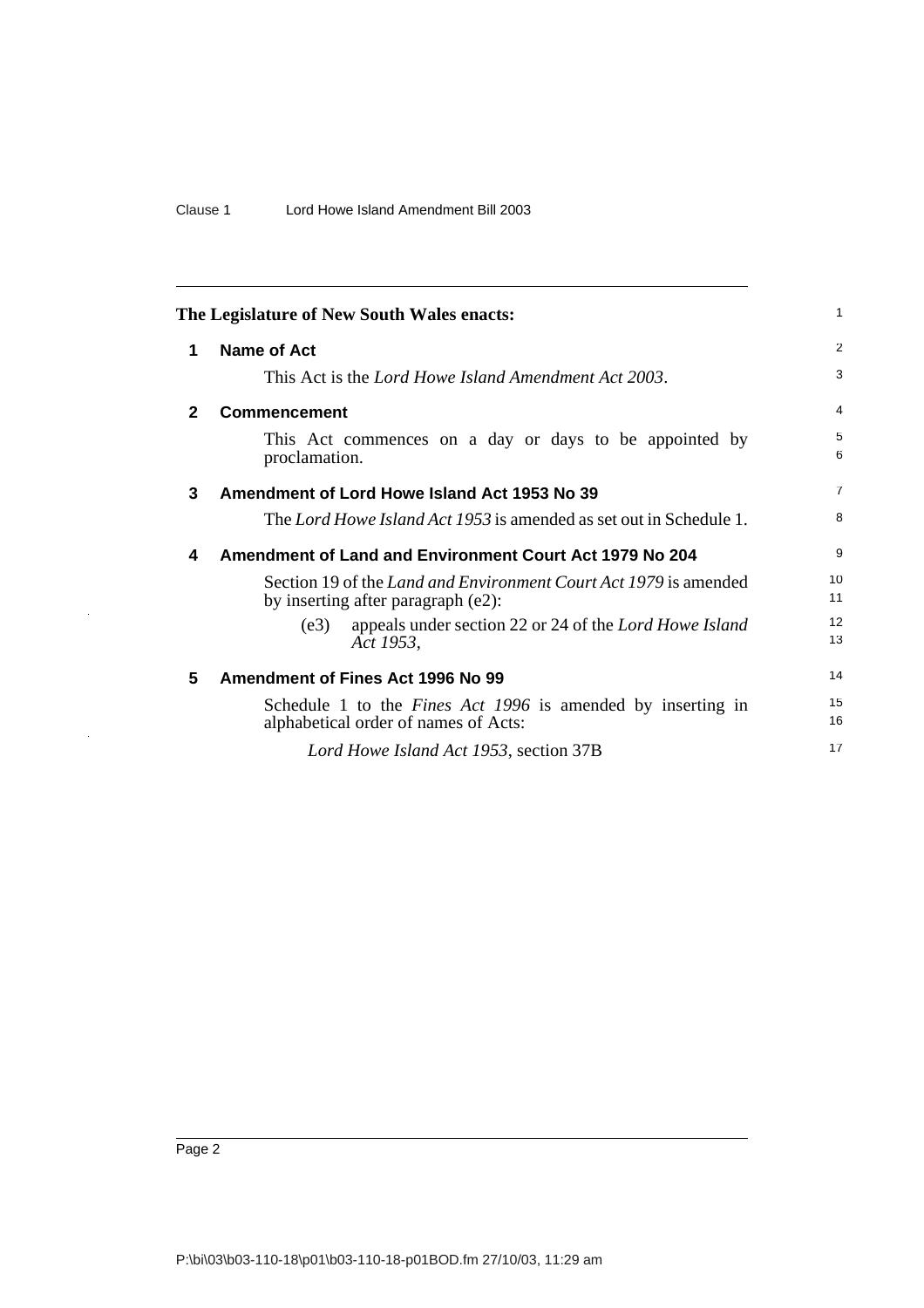$\bar{\mathcal{A}}$ 

Amendment of Lord Howe Island Act 1953 Schedule 1

<span id="page-10-0"></span>

|     |   |     | Schedule 1 Amendment of Lord Howe Island Act 1953<br>(Section 3)                                                                                           | 1<br>2              |
|-----|---|-----|------------------------------------------------------------------------------------------------------------------------------------------------------------|---------------------|
| [1] |   |     | Sections 4, 5 and 6                                                                                                                                        | 3                   |
|     |   |     | Omit the sections. Insert instead:                                                                                                                         | $\overline{4}$      |
|     | 4 |     | <b>Lord Howe Island Board</b>                                                                                                                              | 5                   |
|     |   |     |                                                                                                                                                            |                     |
|     |   | (1) | There is constituted a corporation under the name of the "Lord"<br>Howe Island Board".                                                                     | 6<br>$\overline{7}$ |
|     |   | (2) | The Board is charged with the responsibility of administering<br>the affairs of the Island.                                                                | 8<br>9              |
|     |   | (3) | The Board is to consist of 7 members, of whom:                                                                                                             | 10                  |
|     |   |     | four are to be Islanders, and<br>(a)                                                                                                                       | 11                  |
|     |   |     | (b)<br>one is to be a person appointed to represent the interests<br>of business and tourism, and                                                          | 12<br>13            |
|     |   |     | one is to be a person appointed to represent the interests<br>(c)<br>of conservation, and                                                                  | 14<br>15            |
|     |   |     | (d)<br>one is to be an officer of the Department of<br>Environment and Conservation.                                                                       | 16<br>17            |
|     |   | (4) | The members referred to in subsection $(3)$ $(a)$ are to be<br>appointed by the Minister following an election conducted in<br>accordance with Division 3. | 18<br>19<br>20      |
|     |   | (5) | The members referred to in subsection $(3)$ (b), (c) and (d) are<br>to be appointed by the Minister, and are not to be Islanders.                          | 21<br>22            |
|     |   | (6) | For the purposes of any Act, the Board is taken to be a<br>statutory body representing the Crown.                                                          | 23<br>24            |
|     |   | (7) | Schedule 1A has effect with respect to the constitution and<br>procedure of the Board.                                                                     | 25<br>26            |
|     | 5 |     | <b>Board's charter</b>                                                                                                                                     | 27                  |
|     |   | (1) | The Board has the following charter:                                                                                                                       | 28                  |
|     |   |     | to provide directly or on behalf of other levels of<br>(a)                                                                                                 | 29                  |
|     |   |     | government, after due consultation, adequate, equitable                                                                                                    | 30                  |
|     |   |     | and appropriate services and facilities for the Island                                                                                                     | 31                  |
|     |   |     | community and to ensure that those services and                                                                                                            | 32                  |
|     |   |     | facilities are managed efficiently and effectively,                                                                                                        | 33                  |
|     |   |     | to exercise community leadership,<br>(b)                                                                                                                   | 34                  |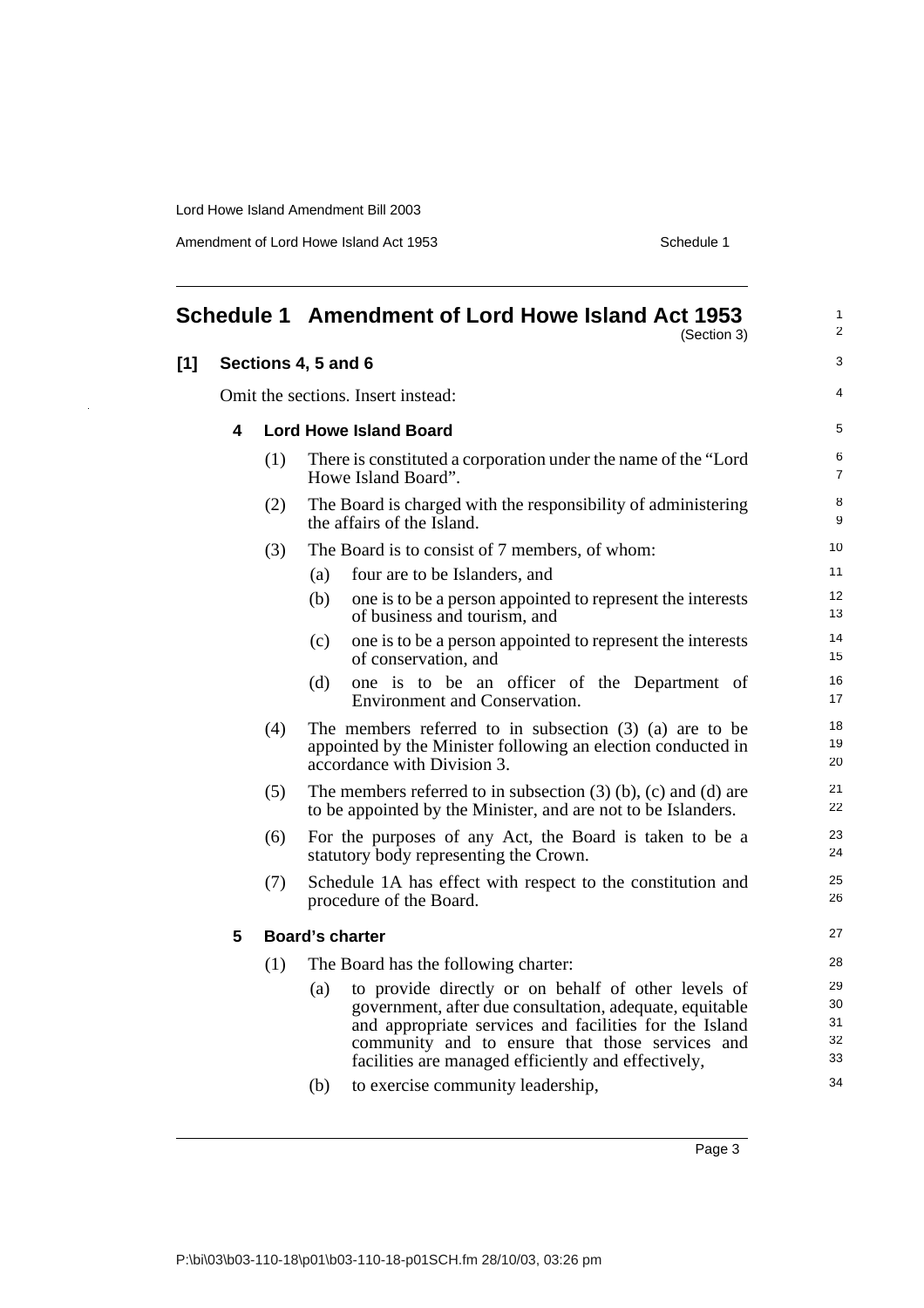| (c) | to exercise its powers, authorities, duties and functions<br>in a manner that is consistent with and actively<br>promotes the principles of multiculturalism,                                                                                                                                 | 1<br>$\overline{2}$<br>3            |
|-----|-----------------------------------------------------------------------------------------------------------------------------------------------------------------------------------------------------------------------------------------------------------------------------------------------|-------------------------------------|
| (d) | to promote and to provide and plan for the needs of<br>children,                                                                                                                                                                                                                              | 4<br>5                              |
| (e) | to manage, protect, restore, enhance and conserve the<br>Island's environment in a manner that is consistent with<br>and promotes the principles of ecologically sustainable<br>development set out in section $6(2)$ of the <i>Protection of</i><br>the Environment Administration Act 1991, | 6<br>$\overline{7}$<br>8<br>9<br>10 |
| (f) | to manage, protect, restore, enhance and conserve:                                                                                                                                                                                                                                            | 11                                  |
|     | vacant Crown lands, and<br>(i)                                                                                                                                                                                                                                                                | 12                                  |
|     | (ii)<br>lands reserved or dedicated under section 19 or<br>19A (including, in particular, the Lord Howe<br>Island Permanent Park Preserve),                                                                                                                                                   | 13<br>14<br>15                      |
|     | in a manner that recognises the World Heritage values<br>in respect of which the Island is inscribed on the World<br>Heritage List referred to in the United Nations<br>Convention Concerning the Protection of the World<br>Cultural and Natural Heritage,                                   | 16<br>17<br>18<br>19<br>20          |
| (g) | subject to paragraphs (e) and (f), to promote the Island<br>as a tourist destination,                                                                                                                                                                                                         | 21<br>22                            |
| (h) | to have regard to the long term and cumulative effects<br>of its decisions,                                                                                                                                                                                                                   | 23<br>24                            |
| (i) | to bear in mind that it is the custodian and trustee of<br>public assets and to effectively account for and manage<br>the assets for which it is responsible,                                                                                                                                 | 25<br>26<br>27                      |
| (i) | to facilitate the involvement of members of the Board,<br>members of the public, users of facilities and services<br>and the Board's staff in the development, improvement<br>and co-ordination of the Board's powers, authorities,<br>duties and functions,                                  | 28<br>29<br>30<br>31<br>32          |
| (k) | to raise funds for Island community purposes by the fair<br>imposition of charges and fees, by income earned from<br>investments and, when appropriate, by borrowings and<br>grants,                                                                                                          | 33<br>34<br>35<br>36                |
| (1) | to keep the Island community and the State government<br>(and through it, the wider community) informed about<br>its activities,                                                                                                                                                              | 37<br>38<br>39                      |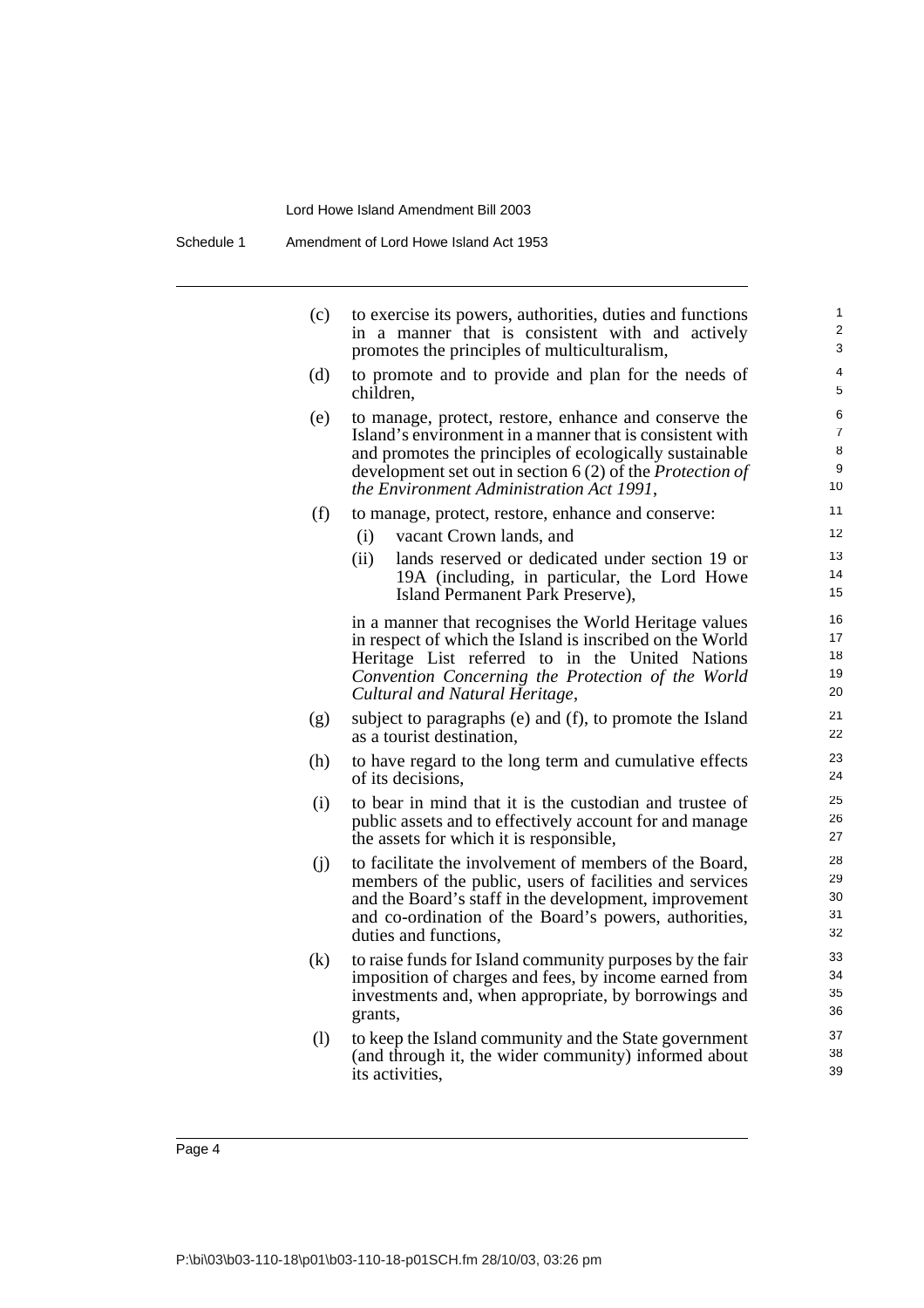$[2]$ 

l.

Amendment of Lord Howe Island Act 1953 Schedule 1

|     |     | to ensure that, in the exercise of its regulatory powers,<br>(m)<br>authorities, duties and functions, it acts consistently and<br>without bias, particularly where an activity of the Board                         | 1<br>$\overline{2}$<br>3 |
|-----|-----|----------------------------------------------------------------------------------------------------------------------------------------------------------------------------------------------------------------------|--------------------------|
|     |     | is affected,                                                                                                                                                                                                         | $\overline{4}$           |
|     |     | to be a responsible employer.<br>(n)                                                                                                                                                                                 | 5                        |
|     | (2) | The Board, in the exercise of its powers, authorities, duties                                                                                                                                                        | 6                        |
|     |     | and functions, must pursue its charter but nothing in the                                                                                                                                                            | $\overline{7}$<br>8      |
|     |     | charter or this section gives rise to, or can be taken into<br>account in, any civil cause of action.                                                                                                                | 9                        |
|     | 6   | <b>Employment of staff</b>                                                                                                                                                                                           | 10                       |
|     | (1) | The Board's staff are (subject to this section) to be employed                                                                                                                                                       | 11                       |
|     |     | under Chapter 2 of the Public Sector Employment and                                                                                                                                                                  | 12<br>13                 |
|     |     | Management Act 2002.                                                                                                                                                                                                 |                          |
|     | (2) | The Board may arrange for the use of the services of any staff<br>(by secondment or otherwise) or facilities of a government                                                                                         | 14<br>15                 |
|     |     | department or public authority. For the purposes of this Act, a                                                                                                                                                      | 16                       |
|     |     | person whose services are made use of under this subsection<br>is a member of the Board's staff.                                                                                                                     | 17<br>18                 |
|     | (3) | The Board may engage consultants for the purposes of getting<br>expert advice.                                                                                                                                       | 19<br>20                 |
| [2] |     | <b>Section 9A Elections</b>                                                                                                                                                                                          | 21                       |
|     |     | Omit "pursuant to section $4(4A)(a)$ " from section $9A(c)$ .                                                                                                                                                        | 22                       |
| [3] |     | <b>Section 11 General functions of Board</b>                                                                                                                                                                         | 23                       |
|     |     | Omit section 11 (2). Insert instead:                                                                                                                                                                                 | 24                       |
|     | (2) | The Board may arrange or provide for the gathering,<br>collection and sale of any produce of the Island.                                                                                                             | 25<br>26                 |
| [4] |     | Section 13 Powers of Board as to tourists and licensing business                                                                                                                                                     | 27                       |
|     |     | Omit "subject, in the case of a person providing accommodation for the<br>public, to regulations made in pursuance of subparagraph (iv) of<br>paragraph (a) of subsection $(2)$ of section 38," from section 13 (b). | 28<br>29<br>30           |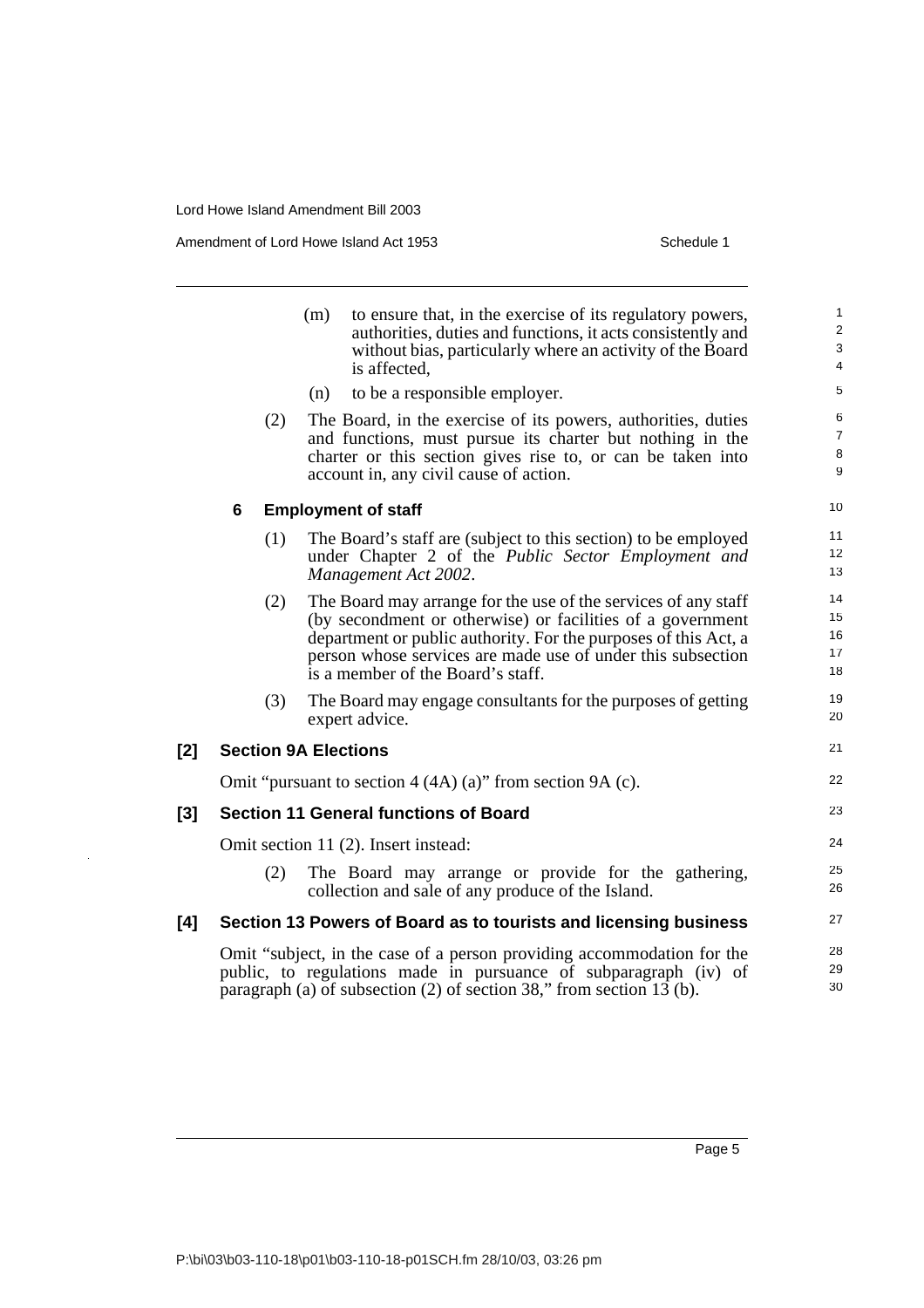Schedule 1 Amendment of Lord Howe Island Act 1953

| [5]    | <b>Section 13 (2)</b> |                                                                                                                                                                                                                               | 1                    |
|--------|-----------------------|-------------------------------------------------------------------------------------------------------------------------------------------------------------------------------------------------------------------------------|----------------------|
|        |                       | Insert at the end of the section:                                                                                                                                                                                             | 2                    |
|        | (2)                   | In relation to persons associated with tourist accommodation<br>or other commercial undertakings, the Board's power under<br>subsection $(1)$ (b) to require persons to be licensed is subject<br>to the regulations.         | 3<br>4<br>5<br>6     |
| [6]    | <b>Section 14A</b>    |                                                                                                                                                                                                                               | 7                    |
|        |                       | Insert after section 14:                                                                                                                                                                                                      | 8                    |
|        | 14A                   | <b>Personal liability</b>                                                                                                                                                                                                     | 9                    |
|        |                       | A matter or thing done or omitted to be done by:                                                                                                                                                                              | 10                   |
|        |                       | the Board or a committee of the Board, or<br>(a)                                                                                                                                                                              | 11                   |
|        |                       | a member of the Board, a member of a committee of the<br>(b)<br>Board, a member of staff of the Board or any person<br>acting under the direction of the Board or a committee<br>of the Board,                                | 12<br>13<br>14<br>15 |
|        |                       | does not, if the matter or thing was done or omitted to be done<br>in good faith for the purposes of executing this Act, subject<br>the member or a person so acting personally to any action,<br>liability, claim or demand. | 16<br>17<br>18<br>19 |
| [7]    |                       | Section 19B Enforcement of plan of management                                                                                                                                                                                 | 20                   |
|        | section $19B(1)$ .    | Omit "not exceeding 5 penalty units and, in the case of a continuing<br>offence, a further daily penalty not exceeding 0.5 penalty unit" from                                                                                 | 21<br>22<br>23       |
|        |                       | Insert instead "not exceeding 50 penalty units".                                                                                                                                                                              | 24                   |
| [8]    |                       | Section 21 Leases in perpetuity for residence                                                                                                                                                                                 | 25                   |
|        |                       | Omit section 21 $(9)$ , $(10)$ and $(11)$ .                                                                                                                                                                                   | 26                   |
| [9]    |                       | Section 21A Rent of lease in perpetuity                                                                                                                                                                                       | 27                   |
|        | Omit the section.     |                                                                                                                                                                                                                               | 28                   |
| $[10]$ |                       | <b>Section 22 Special leases</b>                                                                                                                                                                                              | 29                   |
|        |                       | Omit "having regard to its productivity and the proposed use thereof"<br>from section $22(5)$ .                                                                                                                               | 30<br>31             |
|        |                       |                                                                                                                                                                                                                               |                      |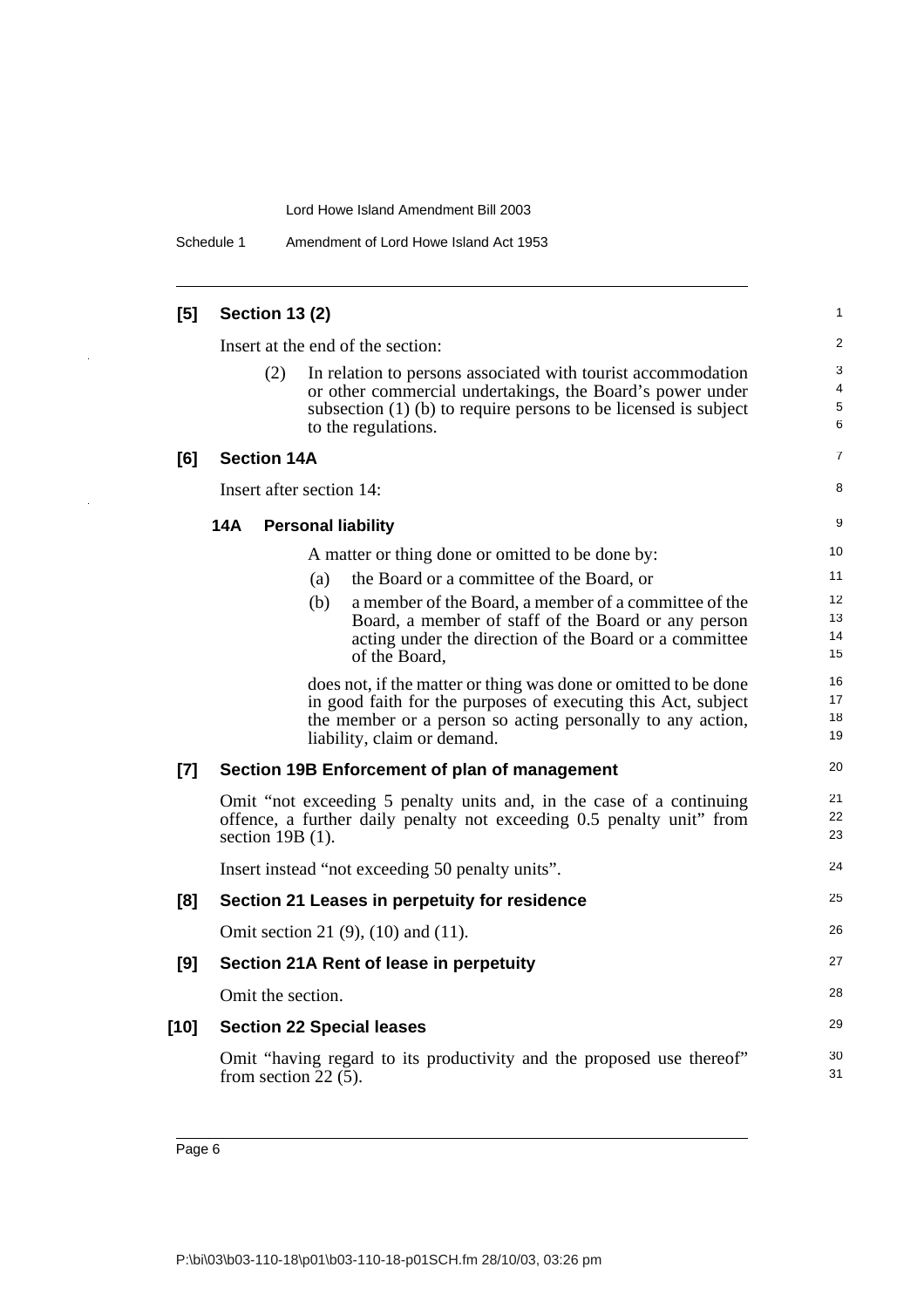Amendment of Lord Howe Island Act 1953 Schedule 1

| $[11]$ | Section 22 (8)-(15) |                                                                                                                                                                                                                                                                             | 1                          |
|--------|---------------------|-----------------------------------------------------------------------------------------------------------------------------------------------------------------------------------------------------------------------------------------------------------------------------|----------------------------|
|        |                     | Omit section 22 (8) and (9). Insert instead:                                                                                                                                                                                                                                | 2                          |
|        | (8)                 | The Minister may, on the recommendation of the Board,<br>withdraw from any lease under this section any land required<br>for home sites or public purposes.                                                                                                                 | 3<br>4<br>5                |
|        | (9)                 | A lessee from whose lease land has been withdrawn under<br>subsection (8) is entitled to compensation, as determined by<br>the Valuer-General, for the loss of that land from the lease and<br>for the loss of the improvements on that land.                               | 6<br>7<br>8<br>9           |
|        | (10)                | Without limiting any other ground on which the Minister may<br>refuse to renew a lease under this section, the Minister may,<br>on the recommendation of the Board, refuse to renew such a<br>lease if the land concerned is required for home sites or public<br>purposes. | 10<br>11<br>12<br>13<br>14 |
|        | (11)                | A lessee in respect of whose lease the Minister:                                                                                                                                                                                                                            | 15                         |
|        |                     | has refused to grant a renewal, and<br>(a)                                                                                                                                                                                                                                  | 16                         |
|        |                     | (b)<br>has notified the lessee that the reason for the refusal is<br>that the land concerned is required for home sites or<br>public purposes,                                                                                                                              | 17<br>18<br>19             |
|        |                     | is entitled to compensation, as determined by the Valuer-<br>General, for the loss of his or her expectation that the lease<br>would be renewed.                                                                                                                            | 20<br>21<br>22             |
|        | (12)                | The compensation payable under subsection $(11)$ is to be<br>calculated on the basis that the period for which the lease<br>would have been renewed, but for the refusal, would have<br>been 18 months.                                                                     | 23<br>24<br>25<br>26       |
|        | (13)                | The regulations may make provision, not inconsistent with<br>subsection (12), for or with respect to the making and<br>notification of determinations under subsections (9) and (11).                                                                                       | 27<br>28<br>29             |
|        | (14)                | A person who is dissatisfied with the Valuer-General's<br>determination of compensation under subsection $(9)$ or $(11)$<br>may appeal to the Land and Environment Court against the<br>determination.                                                                      | 30<br>31<br>32<br>33       |
|        | (15)                | An appeal under subsection (14) must be lodged within 90<br>days after notice of the determination is served on the person<br>concerned.                                                                                                                                    | 34<br>35<br>36             |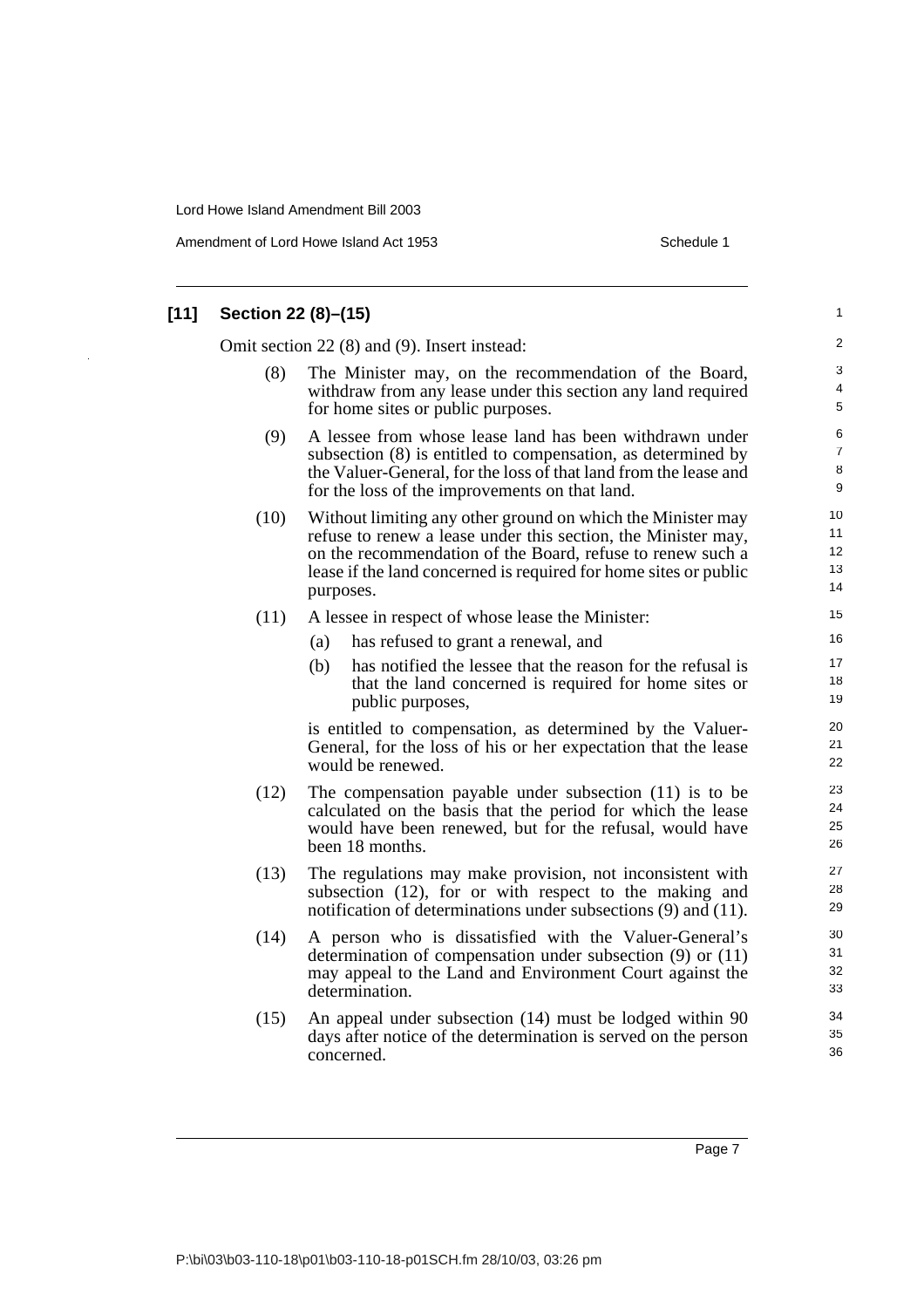Schedule 1 Amendment of Lord Howe Island Act 1953

| $[12]$ | <b>Section 22B</b> |                       |                                                                                                                                                     |                |  |  |
|--------|--------------------|-----------------------|-----------------------------------------------------------------------------------------------------------------------------------------------------|----------------|--|--|
|        |                    |                       | Insert after section 22A:                                                                                                                           | 2              |  |  |
|        | 22B                |                       | <b>Annual rents</b>                                                                                                                                 | 3              |  |  |
|        |                    | (1)                   | Subject to the regulations, the annual rent for a lease granted<br>under section 21 or 22 is to be as determined from time to time<br>by the Board. | 4<br>5<br>6    |  |  |
|        |                    | (2)                   | A new determination under this section with respect to a lease<br>the subject of an existing determination takes effect:                            | 7<br>8         |  |  |
|        |                    |                       | (a)<br>on the third anniversary of the date on which the<br>existing determination took effect, or                                                  | 9<br>10        |  |  |
|        |                    |                       | on such later date as may be specified in the new<br>(b)<br>determination.                                                                          | 11<br>12       |  |  |
|        |                    | (3)                   | Subsection $(2)$ (b) does not permit a determination to specify<br>a date that is earlier than the date on which the determination<br>is made.      | 13<br>14<br>15 |  |  |
|        |                    | (4)                   | The annual rent for a lease is payable in advance.                                                                                                  | 16             |  |  |
| $[13]$ |                    |                       | <b>Section 24 Appeal to Land and Environment Court</b>                                                                                              | 17             |  |  |
|        |                    |                       | Omit "21A, 22,". Insert instead "22B,".                                                                                                             | 18             |  |  |
| $[14]$ |                    |                       | Section 25 Redetermination of rent upon certain transfers                                                                                           | 19             |  |  |
|        |                    |                       | Omit "ten" wherever occurring in section 25 (4). Insert instead "3".                                                                                | 20             |  |  |
| $[15]$ |                    | <b>Section 25 (4)</b> |                                                                                                                                                     | 21             |  |  |
|        |                    |                       | Omit "section 21 (9)". Insert instead "the regulations".                                                                                            | 22             |  |  |
| $[16]$ |                    |                       | Section 32 Trespass on Crown lands or dedicated lands                                                                                               | 23             |  |  |
|        |                    | section $32(1)$ .     | Omit "not exceeding 5 penalty units and in the case of a continuing<br>offence to a further daily penalty not exceeding 0.5 penalty unit" from      | 24<br>25<br>26 |  |  |
|        |                    |                       | Insert instead "not exceeding 50 penalty units".                                                                                                    | 27             |  |  |
| $[17]$ |                    |                       | Section 33 Timber to be property of Crown                                                                                                           | 28             |  |  |
|        |                    |                       | Omit "5 penalty units" from section 33 (2).                                                                                                         | 29             |  |  |
|        |                    |                       | Insert instead "50 penalty units".                                                                                                                  | 30             |  |  |
|        |                    |                       |                                                                                                                                                     |                |  |  |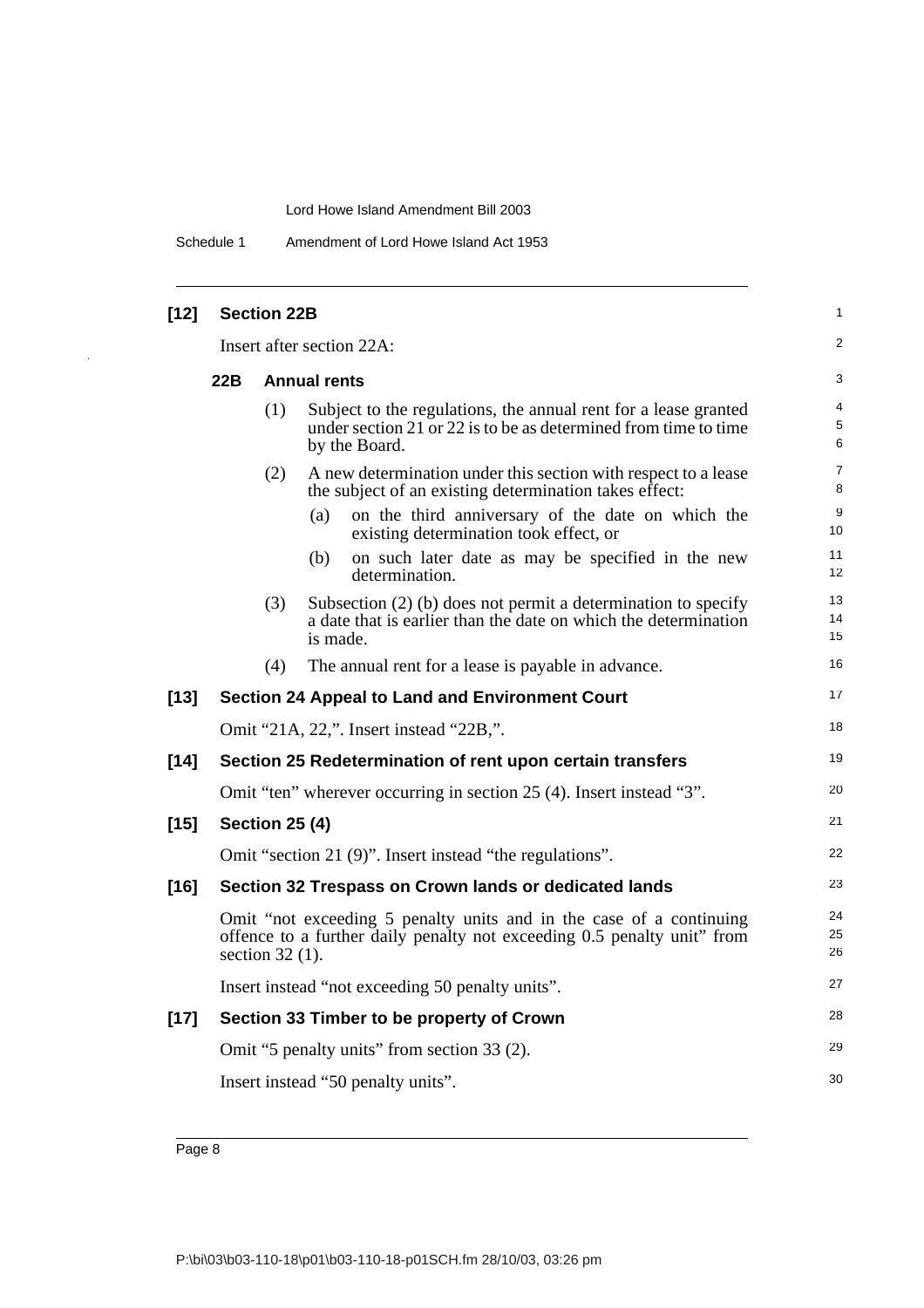$\hat{\boldsymbol{\beta}}$ 

| $[18]$ |     |                    |                           | <b>Section 34 Lord Howe Island Account</b>                                                                                                                                                                                                                                                                                         | 1                          |
|--------|-----|--------------------|---------------------------|------------------------------------------------------------------------------------------------------------------------------------------------------------------------------------------------------------------------------------------------------------------------------------------------------------------------------------|----------------------------|
|        |     |                    | Omit section $34(1)(a)$ . |                                                                                                                                                                                                                                                                                                                                    | 2                          |
| $[19]$ |     |                    | Section 34 (2) (a)        |                                                                                                                                                                                                                                                                                                                                    | 3                          |
|        |     |                    | Omit the paragraph.       |                                                                                                                                                                                                                                                                                                                                    | 4                          |
| $[20]$ |     | <b>Section 37B</b> |                           |                                                                                                                                                                                                                                                                                                                                    | 5                          |
|        |     |                    | Insert after section 37A: |                                                                                                                                                                                                                                                                                                                                    | 6                          |
|        | 37B |                    | <b>Penalty notices</b>    |                                                                                                                                                                                                                                                                                                                                    | 7                          |
|        |     | (1)                |                           | An authorised officer may serve a penalty notice on a person<br>if it appears to the officer that the person has committed an<br>offence against this Act or the regulations, being an offence<br>prescribed by the regulations as a penalty notice offence.                                                                       | 8<br>9<br>10<br>11         |
|        |     | (2)                |                           | A penalty notice is a notice to the effect that, if the person<br>served does not wish to have the matter determined by a court,<br>the person can pay, within the time and to the person specified<br>in the notice, the amount of the penalty prescribed by the<br>regulations for the offence if dealt with under this section. | 12<br>13<br>14<br>15<br>16 |
|        |     | (3)                |                           | A penalty notice may be served personally or by post.                                                                                                                                                                                                                                                                              | 17                         |
|        |     | (4)                |                           | If the amount of penalty prescribed for an alleged offence is<br>paid under this section, no person is liable to any further<br>proceedings for the alleged offence.                                                                                                                                                               | 18<br>19<br>20             |
|        |     | (5)                |                           | Payment under this section is not to be regarded as an<br>admission of liability for the purpose of, and does not in any<br>way affect or prejudice, any civil claim, action or proceeding<br>arising out of the same occurrence.                                                                                                  | 21<br>22<br>23<br>24       |
|        |     | (6)                |                           | The regulations may:                                                                                                                                                                                                                                                                                                               | 25                         |
|        |     |                    | (a)                       | prescribe an offence for the purposes of this section by<br>specifying the offence or by referring to the provision<br>creating the offence, and                                                                                                                                                                                   | 26<br>27<br>28             |
|        |     |                    | (b)                       | prescribe the amount of penalty payable for the offence<br>if dealt with under this section, and                                                                                                                                                                                                                                   | 29<br>30                   |
|        |     |                    | (c)                       | prescribe different amounts of penalties for different<br>offences or classes of offences.                                                                                                                                                                                                                                         | 31<br>32                   |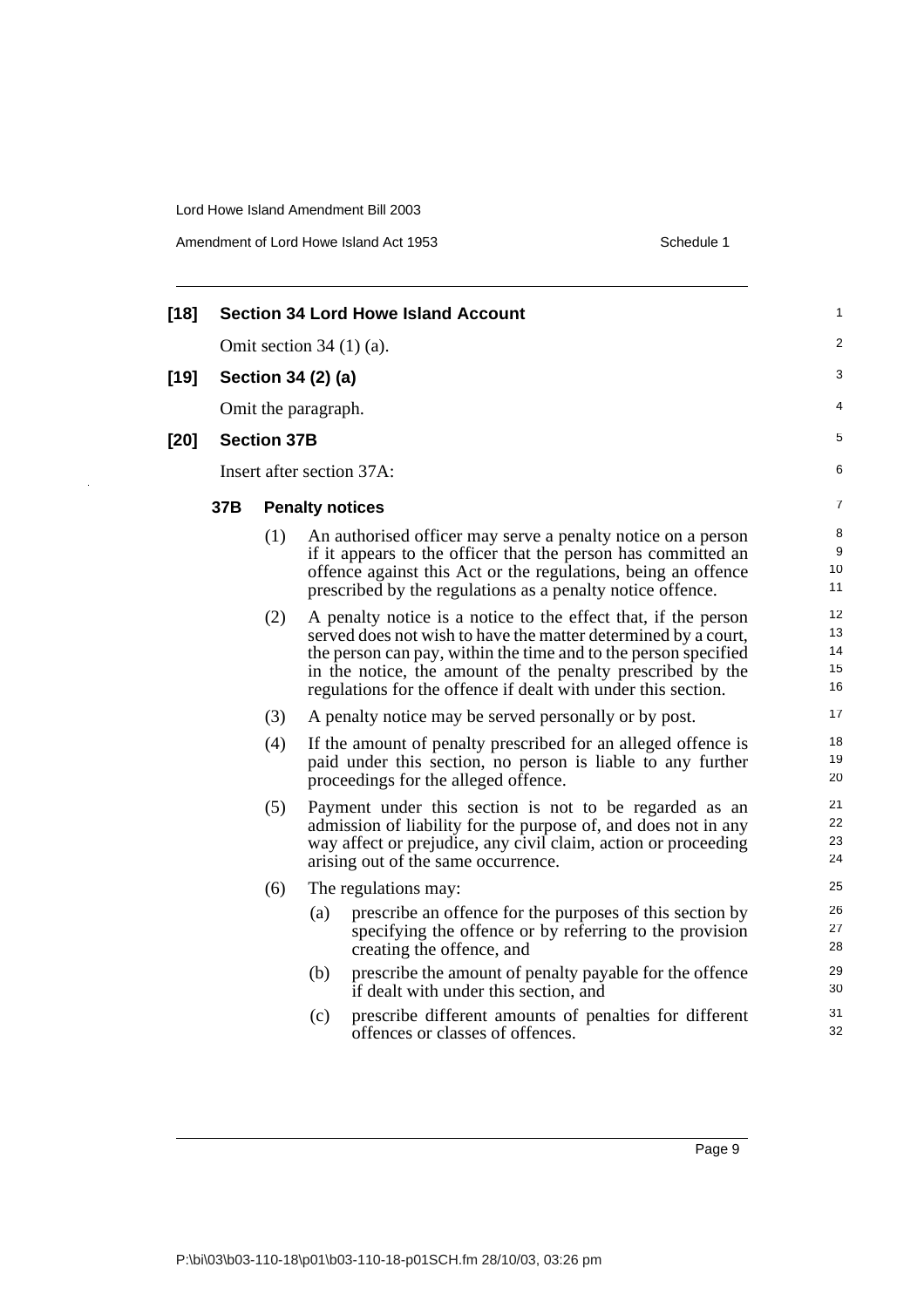|        |    | (7)                   | The amount of a penalty prescribed under this section for an<br>offence is not to exceed the maximum amount of penalty that<br>could be imposed for the offence by a court.                                                      | $\mathbf{1}$<br>$\overline{2}$<br>3 |
|--------|----|-----------------------|----------------------------------------------------------------------------------------------------------------------------------------------------------------------------------------------------------------------------------|-------------------------------------|
|        |    | (8)                   | This section does not limit the operation of any other<br>provision of, or made under, this or any other Act relating to<br>proceedings that may be taken in respect of offences.                                                | $\overline{4}$<br>5<br>6            |
|        |    | (9)                   | In this section, <i>authorised officer</i> means a member of staff of<br>the Board who is authorised by the Board to exercise powers,<br>authorities, duties and functions under this section, and<br>includes a police officer. | $\overline{7}$<br>8<br>9<br>10      |
| $[21]$ |    |                       | <b>Section 38 Regulations</b>                                                                                                                                                                                                    | 11                                  |
|        |    |                       | Insert after section $38(2)$ (a) (i):                                                                                                                                                                                            | $12 \overline{ }$                   |
|        |    |                       | the procedures to be followed by the Board at its<br>(ia)<br>meetings and in the conduct of its business,                                                                                                                        | 13<br>14                            |
| $[22]$ |    |                       | Section 38 (2) (a) (iv)                                                                                                                                                                                                          | 15                                  |
|        |    |                       | Omit "public accommodation and".                                                                                                                                                                                                 | 16                                  |
|        |    |                       | Insert instead "tourist accommodation and other".                                                                                                                                                                                | 17                                  |
| $[23]$ |    |                       | Section 38 (2) (h)                                                                                                                                                                                                               | 18                                  |
|        |    |                       | Omit the paragraph.                                                                                                                                                                                                              | 19                                  |
| $[24]$ |    | <b>Section 38 (5)</b> |                                                                                                                                                                                                                                  | 20                                  |
|        |    |                       | Omit the subsection. Insert instead:                                                                                                                                                                                             | 21                                  |
|        |    | (5)                   | A regulation may create an offence punishable by a penalty<br>not exceeding 50 penalty units.                                                                                                                                    | 22<br>23                            |
| $[25]$ |    | <b>Section 40</b>     |                                                                                                                                                                                                                                  | 24                                  |
|        |    |                       | Insert after section 39:                                                                                                                                                                                                         | 25                                  |
|        | 40 |                       | <b>Review of Act</b>                                                                                                                                                                                                             | 26                                  |
|        |    | (1)                   | The Minister is to review this Act to determine whether the<br>policy objectives of the Act remain valid and whether the<br>terms of the Act remain appropriate for securing those<br>objectives.                                | 27<br>28<br>29<br>30                |
|        |    |                       |                                                                                                                                                                                                                                  |                                     |

Page 10

 $\ddot{\phantom{a}}$ 

i.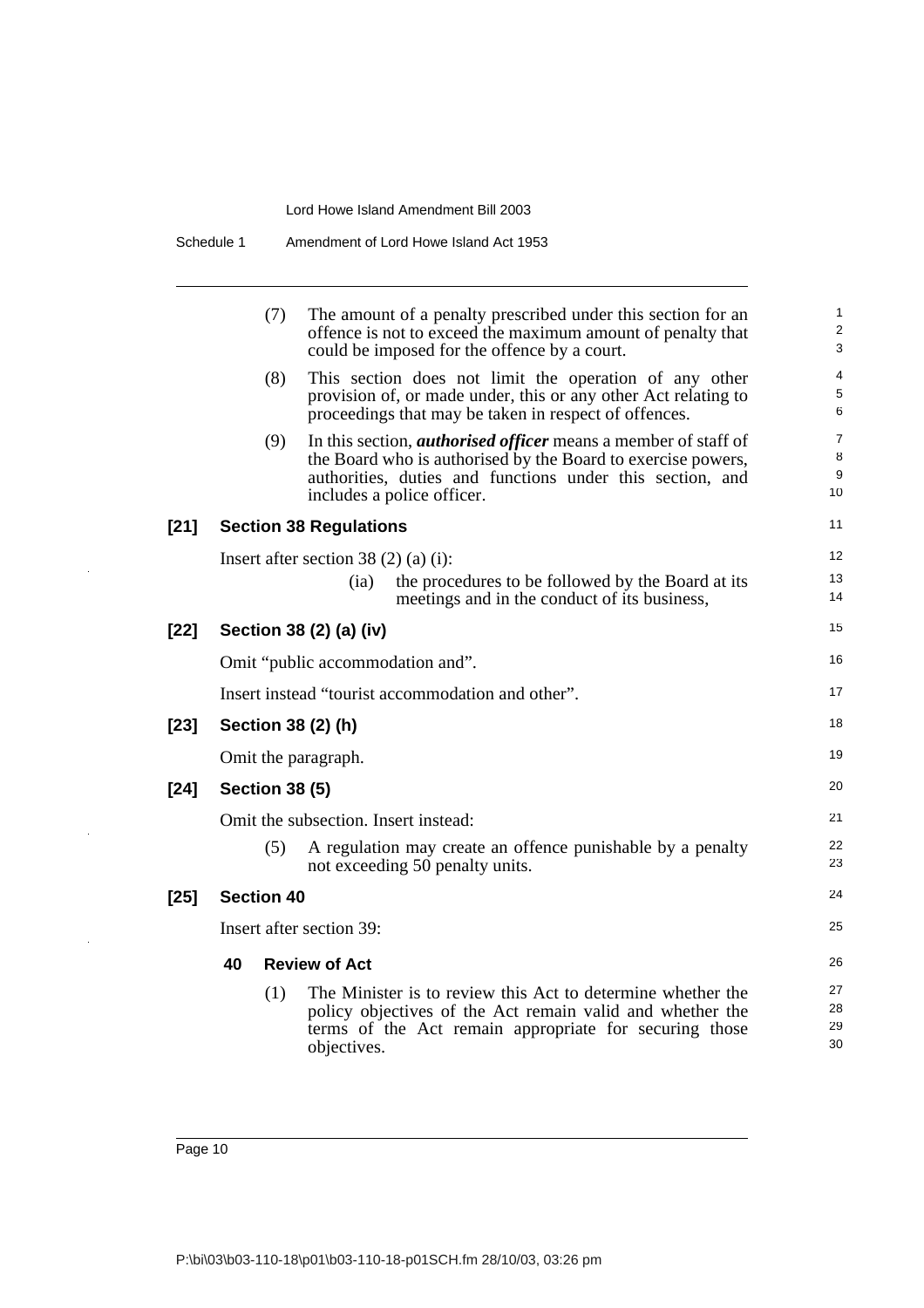Amendment of Lord Howe Island Act 1953 Schedule 1

|        |              | (2)                | The review is to be undertaken as soon as possible after the<br>period of 5 years from the date of assent to the <i>Lord Howe</i><br>Island Amendment Act 2003. | $\mathbf{1}$<br>$\overline{2}$<br>3 |
|--------|--------------|--------------------|-----------------------------------------------------------------------------------------------------------------------------------------------------------------|-------------------------------------|
|        |              | (3)                | A report on the outcome of the review is to be tabled in each<br>House of Parliament within 12 months after the end of the<br>period of 5 years.                | 4<br>5<br>6                         |
| $[26]$ |              | <b>Schedule 1A</b> |                                                                                                                                                                 | $\overline{7}$                      |
|        |              |                    | Insert after Schedule 1:                                                                                                                                        | 8                                   |
|        |              |                    | Schedule 1AProvisions relating to members and<br>procedure of Board<br>(Section 4 $(7)$ )                                                                       | 9<br>10 <sup>°</sup><br>11          |
|        | Part 1       |                    | <b>General</b>                                                                                                                                                  | 12                                  |
|        | 1            |                    | <b>Definitions</b>                                                                                                                                              | 13                                  |
|        |              |                    | In this Schedule:                                                                                                                                               | 14                                  |
|        |              |                    | <i>appointed member</i> means a member referred to in section<br>$4(3)$ (b), (c) or (d).                                                                        | 15<br>16                            |
|        |              |                    | <b>Chairperson</b> means the Chairperson of the Board.                                                                                                          | 17                                  |
|        |              |                    | <b>Deputy Chairperson</b> means the Deputy Chairperson of the<br>Board.                                                                                         | 18<br>19                            |
|        |              |                    | elected member means a member referred to in section<br>$4(3)(a)$ .                                                                                             | 20<br>21                            |
|        |              |                    | <i>member</i> means any member of the Board.                                                                                                                    | 22                                  |
|        | Part 2       |                    | <b>Members</b>                                                                                                                                                  | 23                                  |
|        | $\mathbf{2}$ |                    | <b>Chairperson of Board</b>                                                                                                                                     | 24                                  |
|        |              | (1)                | The Minister may, from time to time, appoint one of the<br>members to be the Chairperson of the Board.                                                          | 25<br>26                            |
|        |              | (2)                | Subject to this Schedule, the Chairperson holds office as such<br>during his or her current term of office as a member.                                         | 27<br>28                            |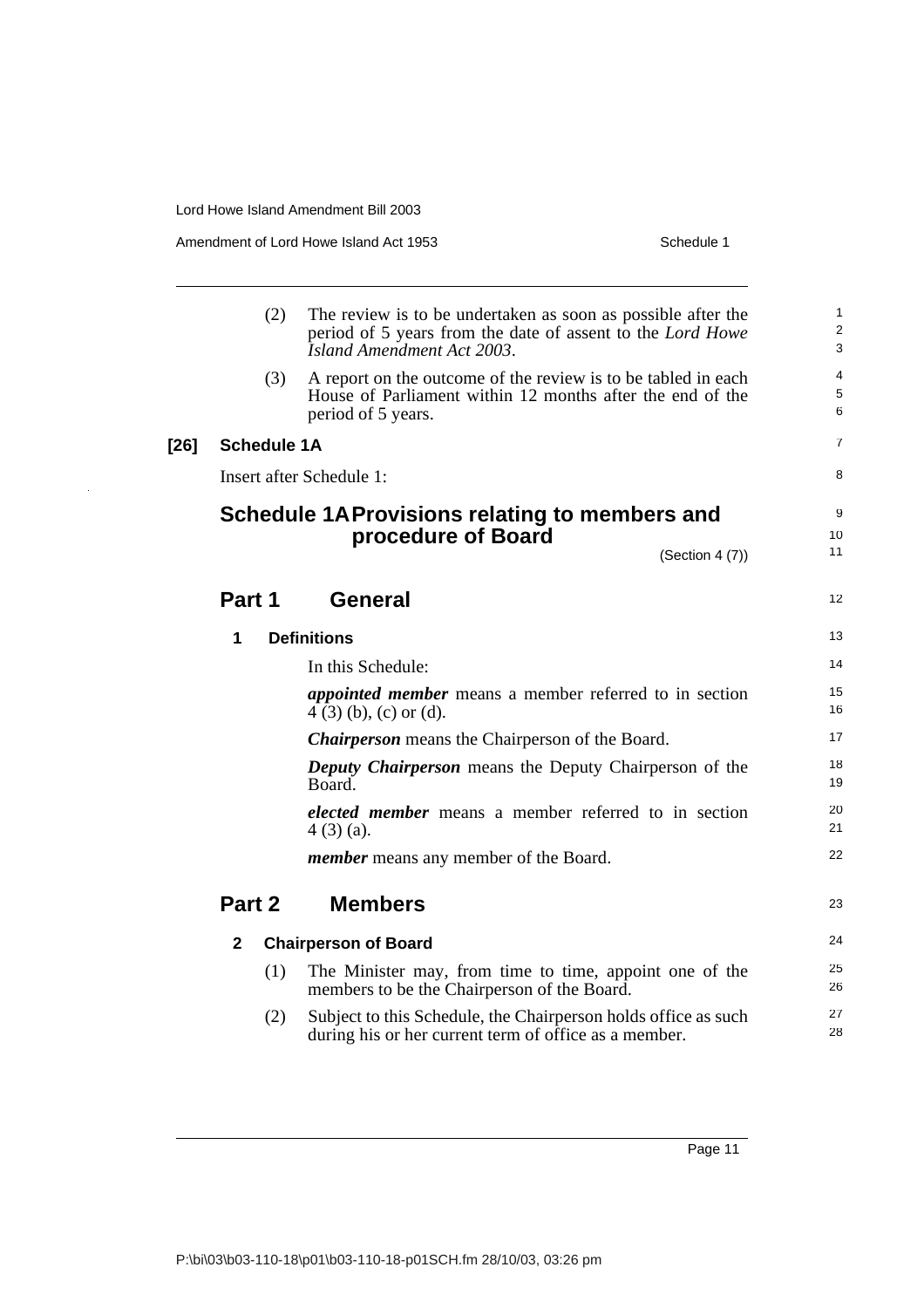|   | (3) |                                                                                                                                                                                                                                                  | The Chairperson of the Board is taken to have vacated office<br>as Chairperson if the person:                                                                       | 1<br>$\overline{c}$ |  |
|---|-----|--------------------------------------------------------------------------------------------------------------------------------------------------------------------------------------------------------------------------------------------------|---------------------------------------------------------------------------------------------------------------------------------------------------------------------|---------------------|--|
|   |     | (a)                                                                                                                                                                                                                                              | resigns that office by instrument in writing addressed to<br>the Minister, or                                                                                       | 3<br>4              |  |
|   |     | (b)                                                                                                                                                                                                                                              | ceases to be a member of the Board, or                                                                                                                              | 5                   |  |
|   |     | (c)                                                                                                                                                                                                                                              | is removed from that office by the Minister under<br>subclause $(4)$ .                                                                                              | 6<br>7              |  |
|   | (4) |                                                                                                                                                                                                                                                  | The Minister may remove the Chairperson from office as<br>Chairperson of the Board.                                                                                 | 8<br>9              |  |
| 3 |     |                                                                                                                                                                                                                                                  | <b>Deputy Chairperson</b>                                                                                                                                           | 10                  |  |
|   | (1) |                                                                                                                                                                                                                                                  | The Board is to appoint one of its members (not being the<br>Chairperson) to be Deputy Chairperson of the Board.                                                    | 11<br>12            |  |
|   | (2) |                                                                                                                                                                                                                                                  | Subject to this Schedule, the Deputy Chairperson holds office<br>for one year from the date on which he or she takes office.                                        | 13<br>14            |  |
|   | (3) |                                                                                                                                                                                                                                                  | The Deputy Chairperson is taken to have vacated office as<br>Deputy Chairperson if the person:                                                                      | 15<br>16            |  |
|   |     | (a)                                                                                                                                                                                                                                              | resigns that office by instrument in writing addressed to<br>the Board, or                                                                                          | 17<br>18            |  |
|   |     | (b)                                                                                                                                                                                                                                              | ceases to be a member of the Board, or                                                                                                                              | 19                  |  |
|   |     | (c)                                                                                                                                                                                                                                              | is removed from that office by the Board under<br>subclause (4).                                                                                                    | 20<br>21            |  |
|   | (4) |                                                                                                                                                                                                                                                  | The Board may remove the Deputy Chairperson from office<br>as Deputy Chairperson of the Board.                                                                      | 22<br>23            |  |
| 4 |     |                                                                                                                                                                                                                                                  | <b>Terms of office</b>                                                                                                                                              | 24                  |  |
|   | (1) | Subject to this Schedule, an appointed member holds office<br>for such period (not exceeding $\overline{3}$ years) as is specified in the<br>member's instrument of appointment, but is eligible (if<br>otherwise qualified) for re-appointment. |                                                                                                                                                                     |                     |  |
|   | (2) |                                                                                                                                                                                                                                                  | Subject to this Schedule, an elected member holds office until<br>his or her successor is appointed but is eligible (if otherwise<br>qualified) for re-appointment. | 29<br>30<br>31      |  |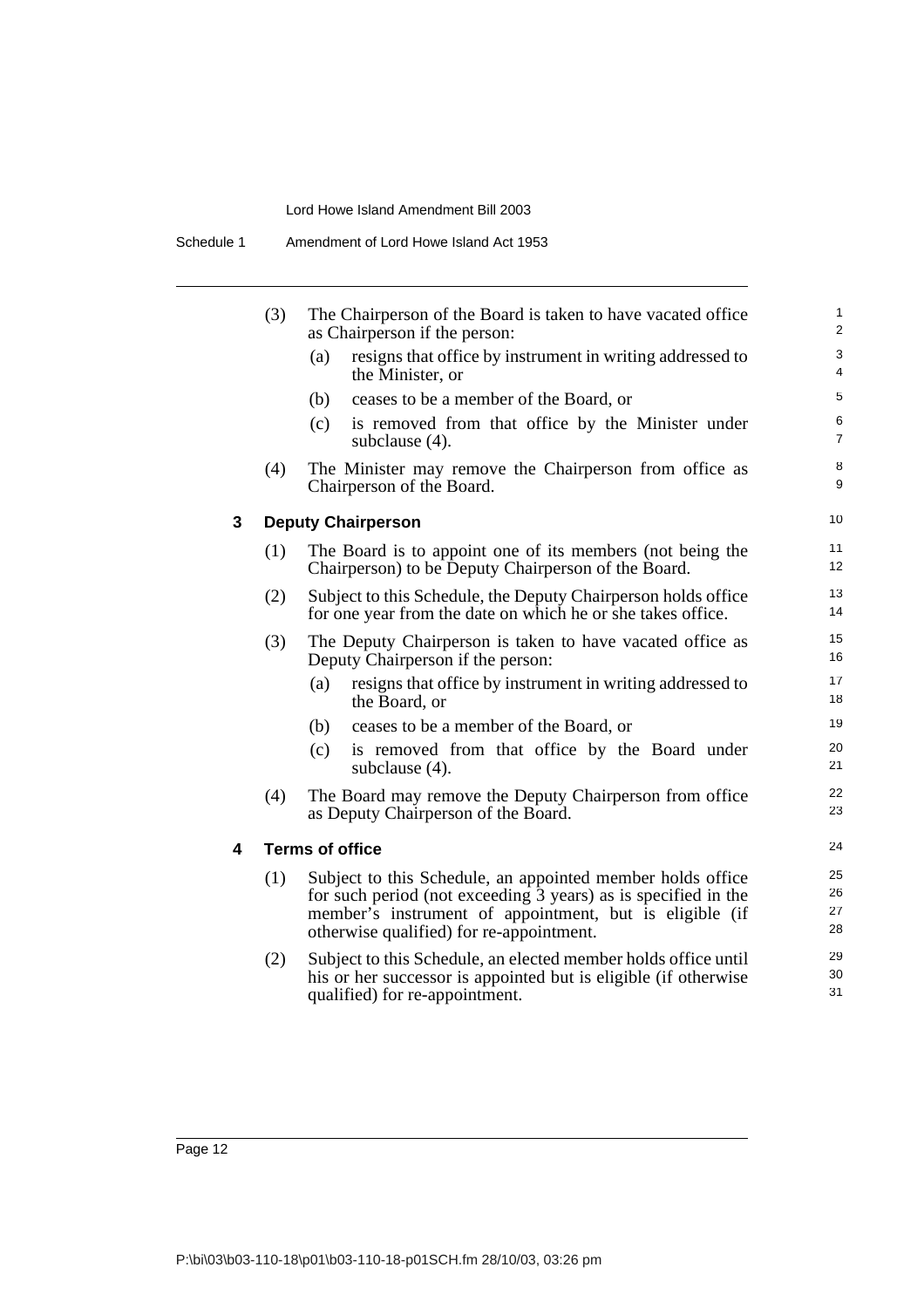Amendment of Lord Howe Island Act 1953 Schedule 1

| 5 |     | Remuneration |                                                                                                                                                                                                                                                                                      | 1                          |
|---|-----|--------------|--------------------------------------------------------------------------------------------------------------------------------------------------------------------------------------------------------------------------------------------------------------------------------------|----------------------------|
|   |     |              | A member is entitled to be paid such remuneration (including<br>travelling and subsistence allowances) as the Minister may<br>from time to time determine in respect of the member.                                                                                                  | $\overline{2}$<br>3<br>4   |
| 6 |     |              | Vacancy in office of member                                                                                                                                                                                                                                                          | 5                          |
|   | (1) |              | The office of a member becomes vacant if the member:                                                                                                                                                                                                                                 | 6                          |
|   |     | (a)          | dies, or                                                                                                                                                                                                                                                                             | 7                          |
|   |     | (b)          | completes a term of office and is not re-appointed, or                                                                                                                                                                                                                               | 8                          |
|   |     | (c)          | resigns the office by instrument in writing addressed to<br>the Minister, or                                                                                                                                                                                                         | 9<br>10                    |
|   |     | (d)          | in the case of an elected member, ceases to be an<br>Islander, or                                                                                                                                                                                                                    | 11<br>12                   |
|   |     | (e)          | in the case of an appointed member, becomes an<br>Islander, or                                                                                                                                                                                                                       | 13<br>14                   |
|   |     | (f)          | in the case of the appointed member referred to in<br>section $4$ (3) (d), ceases to be an officer of the<br>Department of Environment and Conservation, or                                                                                                                          | 15<br>16<br>17             |
|   |     | (g)          | is removed from office by the Minister under this<br>clause, or                                                                                                                                                                                                                      | 18<br>19                   |
|   |     | (h)          | is absent from 3 consecutive meetings of the Board of<br>which reasonable notice has been given to the member<br>personally or by post, except on leave granted by the<br>Minister or unless the member is excused by the<br>Minister for having been absent from those meetings, or | 20<br>21<br>22<br>23<br>24 |
|   |     | (i)          | becomes bankrupt, applies to take the benefit of any law<br>for the relief of bankrupt or insolvent debtors,<br>compounds with his or her creditors or makes an<br>assignment of his or her remuneration for their benefit,<br><b>or</b>                                             | 25<br>26<br>27<br>28<br>29 |
|   |     | (i)          | becomes a mentally incapacitated person, or                                                                                                                                                                                                                                          | 30                         |
|   |     | (k)          | is convicted in New South Wales of an offence that is<br>punishable by imprisonment for 12 months or more or<br>is convicted elsewhere than in New South Wales of an<br>offence that, if committed in New South Wales, would<br>be an offence so punishable.                         | 31<br>32<br>33<br>34<br>35 |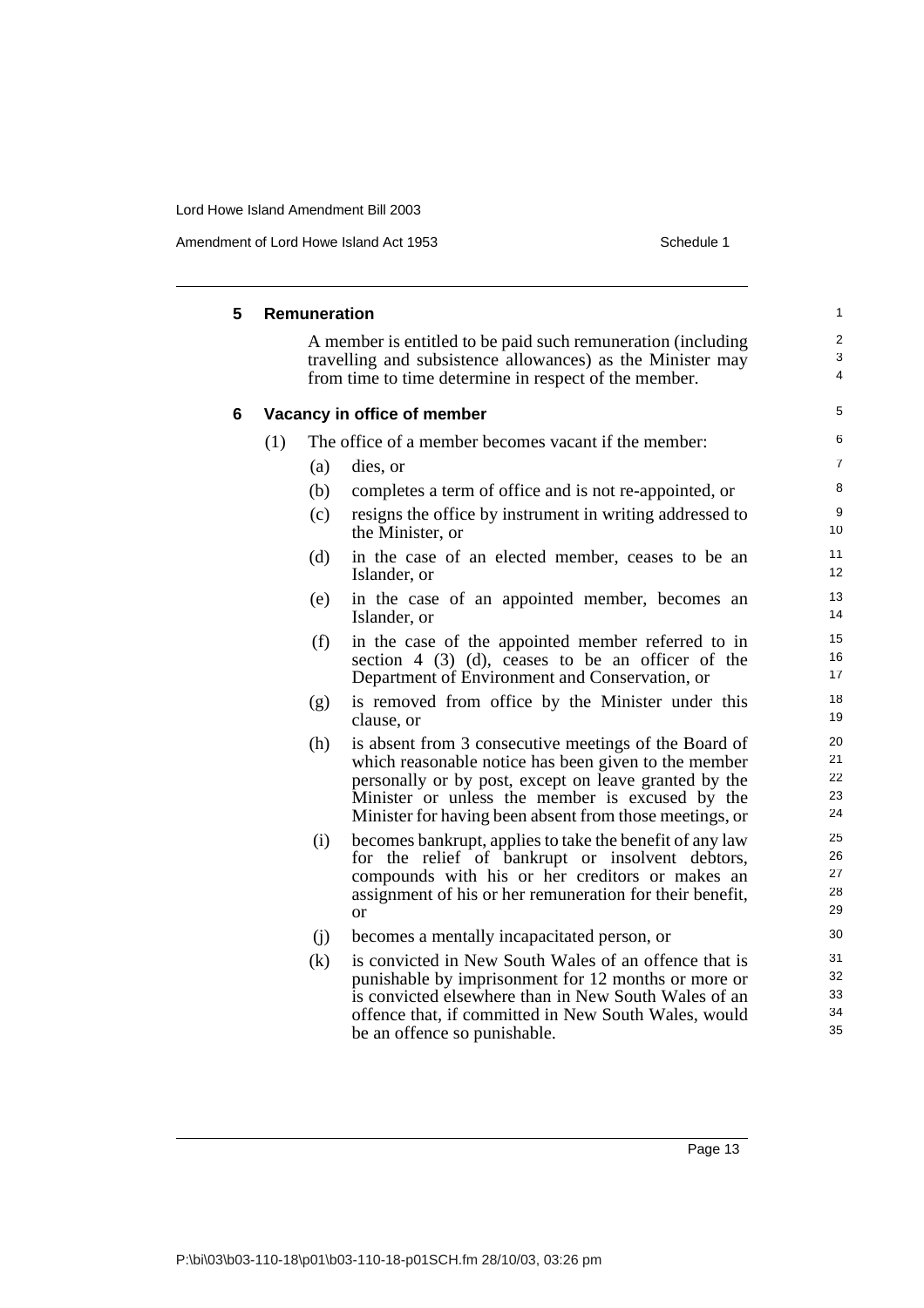# Schedule 1 Amendment of Lord Howe Island Act 1953

|   | (2)                                                                                                                                                                     |                                                                                                                                                | The Minister may remove an elected member in respect of<br>whom a report under section 74C of the <i>Independent</i><br>Commission Against Corruption Act 1988 recommends that<br>consideration be given to the member's suspension from<br>office with a view to his or her dismissal for serious corrupt<br>section<br>conduct (as defined in<br>124A<br>(11)<br>of the<br>Environmental Planning and Assessment Act 1979). | $\mathbf{1}$<br>2<br>3<br>$\overline{\mathbf{4}}$<br>5<br>6<br>$\overline{7}$ |  |
|---|-------------------------------------------------------------------------------------------------------------------------------------------------------------------------|------------------------------------------------------------------------------------------------------------------------------------------------|-------------------------------------------------------------------------------------------------------------------------------------------------------------------------------------------------------------------------------------------------------------------------------------------------------------------------------------------------------------------------------------------------------------------------------|-------------------------------------------------------------------------------|--|
|   | (3)                                                                                                                                                                     |                                                                                                                                                | The Minister may remove an appointed member from office<br>at any time for any or no reason and without notice.                                                                                                                                                                                                                                                                                                               | 8<br>9                                                                        |  |
| 7 |                                                                                                                                                                         |                                                                                                                                                | Filling of vacancy in office of member                                                                                                                                                                                                                                                                                                                                                                                        | 10                                                                            |  |
|   | (1)                                                                                                                                                                     | vacancy.                                                                                                                                       | If the office of an appointed member becomes vacant, a<br>person is, subject to this Act, to be appointed to fill the                                                                                                                                                                                                                                                                                                         | 11<br>12<br>13                                                                |  |
|   | (2)                                                                                                                                                                     |                                                                                                                                                | If the office of an elected member becomes vacant, a person<br>is to be appointed to fill the vacancy following an election<br>referred to in section 9A (c).                                                                                                                                                                                                                                                                 | 14<br>15<br>16                                                                |  |
|   | (3)                                                                                                                                                                     |                                                                                                                                                | Despite subclause $(2)$ , if less than 6 months remains before<br>the next election is due under section 9A (b), the Minister is<br>to fill the vacancy in the office of an elected member by<br>appointing to the office such Islander as the Minister<br>considers appropriate.                                                                                                                                             | 17<br>18<br>19<br>20<br>21                                                    |  |
|   | (4)                                                                                                                                                                     | A member who is appointed to office under this clause holds<br>office for the unexpired portion of his or her predecessor's<br>term of office. |                                                                                                                                                                                                                                                                                                                                                                                                                               |                                                                               |  |
| 8 |                                                                                                                                                                         |                                                                                                                                                | Disclosure of pecuniary and other conflicts of interests                                                                                                                                                                                                                                                                                                                                                                      | 25                                                                            |  |
|   | (1)                                                                                                                                                                     | If:                                                                                                                                            |                                                                                                                                                                                                                                                                                                                                                                                                                               | 26                                                                            |  |
|   |                                                                                                                                                                         | (a)                                                                                                                                            | a member has a direct or indirect pecuniary interest, or<br>any other interest, in a matter being considered or about<br>to be considered at a meeting of the Board, and                                                                                                                                                                                                                                                      | 27<br>28<br>29                                                                |  |
|   |                                                                                                                                                                         | (b)                                                                                                                                            | the interest appears to raise a conflict with the proper<br>performance of the member's duties in relation to the<br>consideration of the matter,                                                                                                                                                                                                                                                                             | 30<br>31<br>32                                                                |  |
|   | the member must, as soon as possible after the relevant facts<br>have come to the member's knowledge, disclose the nature of<br>the interest at a meeting of the Board. |                                                                                                                                                |                                                                                                                                                                                                                                                                                                                                                                                                                               |                                                                               |  |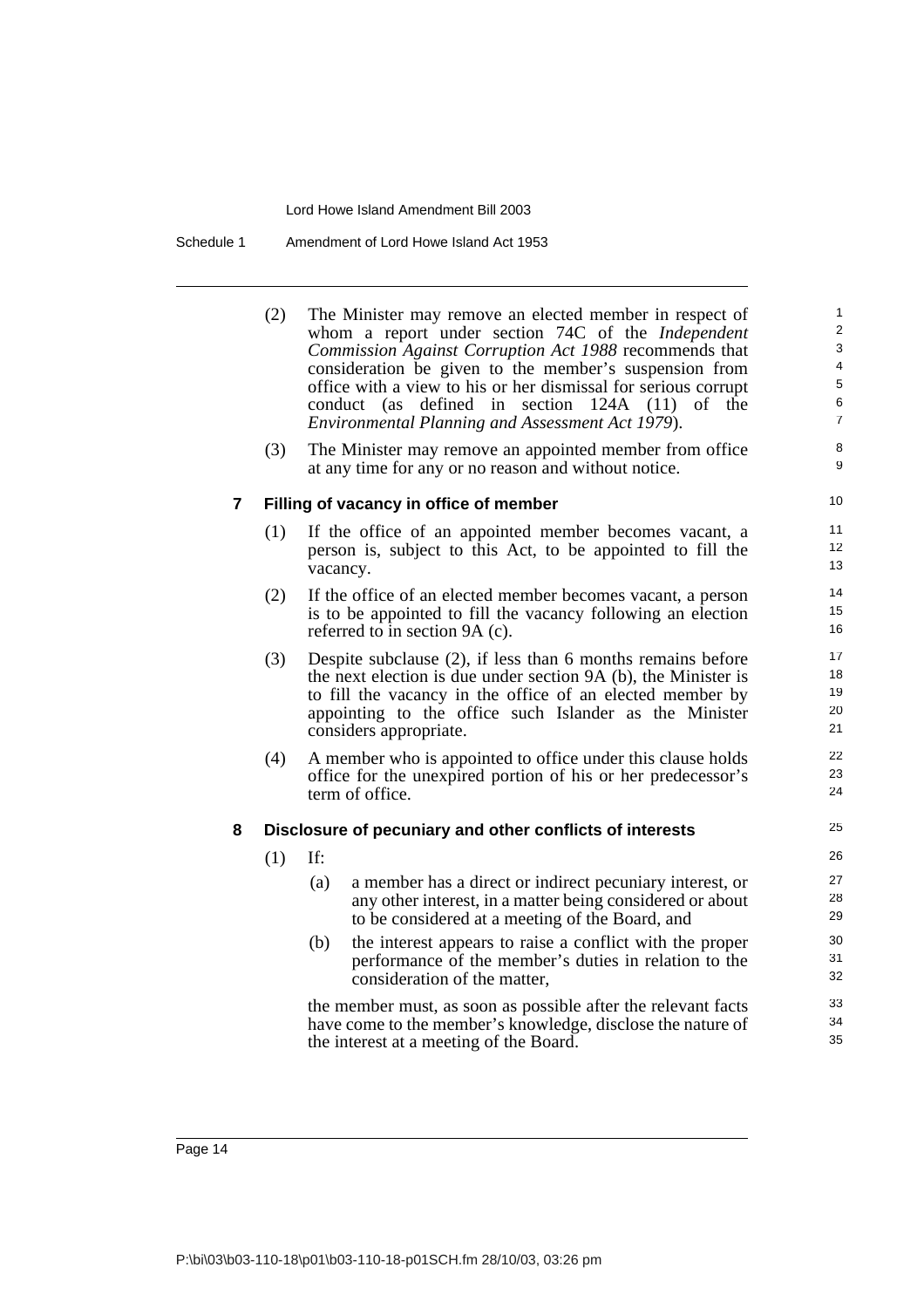Amendment of Lord Howe Island Act 1953 Schedule 1

| (2) | A disclosure by a member at a meeting of the Board that the<br>member:                                                                                                                                                                                                           |                            |  |  |  |  |
|-----|----------------------------------------------------------------------------------------------------------------------------------------------------------------------------------------------------------------------------------------------------------------------------------|----------------------------|--|--|--|--|
|     | (a)<br>is a member, or is in the employment, of a specified<br>company or other body, or                                                                                                                                                                                         | 3<br>4                     |  |  |  |  |
|     | (b)<br>is a partner, or is in the employment, of a specified<br>person, or                                                                                                                                                                                                       | 5<br>6                     |  |  |  |  |
|     | (c)<br>has some other specified interest relating to a specified<br>company or other body or to a specified person,                                                                                                                                                              | $\overline{7}$<br>8        |  |  |  |  |
|     | is a sufficient disclosure of the nature of the interest in any<br>matter relating to that company or other body or to that person<br>which may arise after the date of the disclosure and that is<br>required to be disclosed under subclause (1).                              | 9<br>10<br>11<br>12        |  |  |  |  |
| (3) | Particulars of any disclosure made under this clause must be<br>recorded by the Board in a register of interests kept for the<br>purpose and that register must be open at all reasonable hours<br>to inspection by any person on payment of the fee determined<br>by the Board. | 13<br>14<br>15<br>16<br>17 |  |  |  |  |
| (4) | After a member has disclosed the nature of an interest in any<br>matter, the member must not, unless the Minister or the Board<br>otherwise determines:                                                                                                                          | 18<br>19<br>20             |  |  |  |  |
|     | be present during any deliberation of the Board with<br>(a)<br>respect to the matter, or                                                                                                                                                                                         | 21<br>22                   |  |  |  |  |
|     | take part in any decision of the Board with respect to the<br>(b)<br>matter.                                                                                                                                                                                                     | 23<br>24                   |  |  |  |  |
| (5) | For the purposes of the making of a determination by the<br>Board under subclause (4), a member who has a direct or<br>indirect pecuniary interest, or any other interest, in a matter to<br>which the disclosure relates must not:                                              | 25<br>26<br>27<br>28       |  |  |  |  |
|     | be present during any deliberation of the Board for the<br>(a)<br>purpose of making the determination, or                                                                                                                                                                        | 29<br>30                   |  |  |  |  |
|     | take part in the making by the Board of the<br>(b)<br>determination.                                                                                                                                                                                                             | 31<br>32                   |  |  |  |  |
| (6) | A contravention of this clause does not invalidate any<br>decision of the Board.                                                                                                                                                                                                 | 33<br>34                   |  |  |  |  |
| (7) | This clause applies to a member of a committee of the Board<br>and the committee in the same way as it applies to a member                                                                                                                                                       | 35<br>36                   |  |  |  |  |

Page 15

37

of the Board and the Board.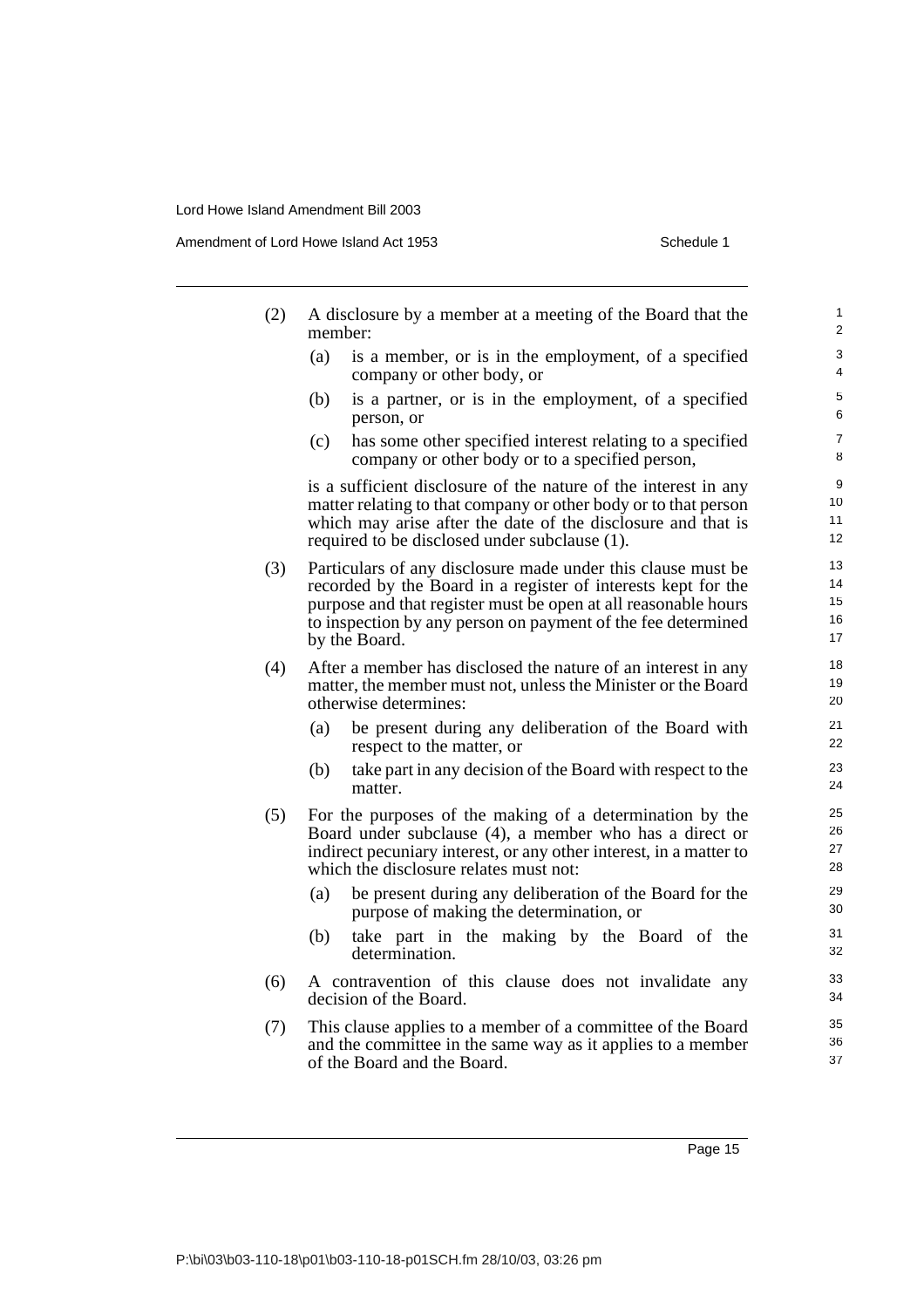|    | (8) | If a meeting of the Board cannot be held for the purpose of<br>making a decision or determination under this Act because, as<br>a result of the operation of subclause (4), the Board is without<br>a quorum, the decision or determination is to be made instead<br>by the Minister.                                                                                                              | 1<br>2<br>3<br>4<br>5                                |
|----|-----|----------------------------------------------------------------------------------------------------------------------------------------------------------------------------------------------------------------------------------------------------------------------------------------------------------------------------------------------------------------------------------------------------|------------------------------------------------------|
|    | (9) | If a meeting of the Board cannot be held for the purpose of<br>making a recommendation to the Minister with respect to a<br>decision or determination to be made by the Minister under<br>this Act because, as a result of the operation of subclause (4),<br>the Board is without a quorum, the Minister may make the<br>decision or determination without the need for such a<br>recommendation. | 6<br>$\overline{7}$<br>$\bf8$<br>9<br>10<br>11<br>12 |
| 9  |     | <b>Effect of certain other Acts</b>                                                                                                                                                                                                                                                                                                                                                                | 13                                                   |
|    | (1) | Chapter 2 of the Public Sector Employment and Management<br>Act 2002 does not apply to or in respect of the appointment of<br>a member.                                                                                                                                                                                                                                                            | 14<br>15<br>16                                       |
|    | (2) | If by or under any Act provision is made:                                                                                                                                                                                                                                                                                                                                                          | 17                                                   |
|    |     | requiring a person who is the holder of a specified<br>(a)<br>office to devote the whole of his or her time to the duties<br>of that office, or                                                                                                                                                                                                                                                    | 18<br>19<br>20                                       |
|    |     | (b)<br>prohibiting the person from engaging in employment<br>outside the duties of that office,                                                                                                                                                                                                                                                                                                    | 21<br>22                                             |
|    |     | the provision does not operate to disqualify the person from<br>holding that office and also the office of a member or from<br>accepting and retaining any remuneration payable to the<br>person under this Act as a member.                                                                                                                                                                       | 23<br>24<br>25<br>26                                 |
|    | (3) | The office of a member is, for the purposes of any Act, taken<br>not to be an office or place of profit under the Crown.                                                                                                                                                                                                                                                                           | 27<br>28                                             |
| 10 |     | No compensation for removal from office or failure to<br>re-appoint                                                                                                                                                                                                                                                                                                                                | 29<br>30                                             |
|    |     | A member who is removed from office or not re-appointed at<br>the end of his or her term of office is not entitled to be paid<br>any compensation by reason of ceasing to hold office                                                                                                                                                                                                              | 31<br>32<br>33                                       |

any compensation by reason of ceasing to hold office.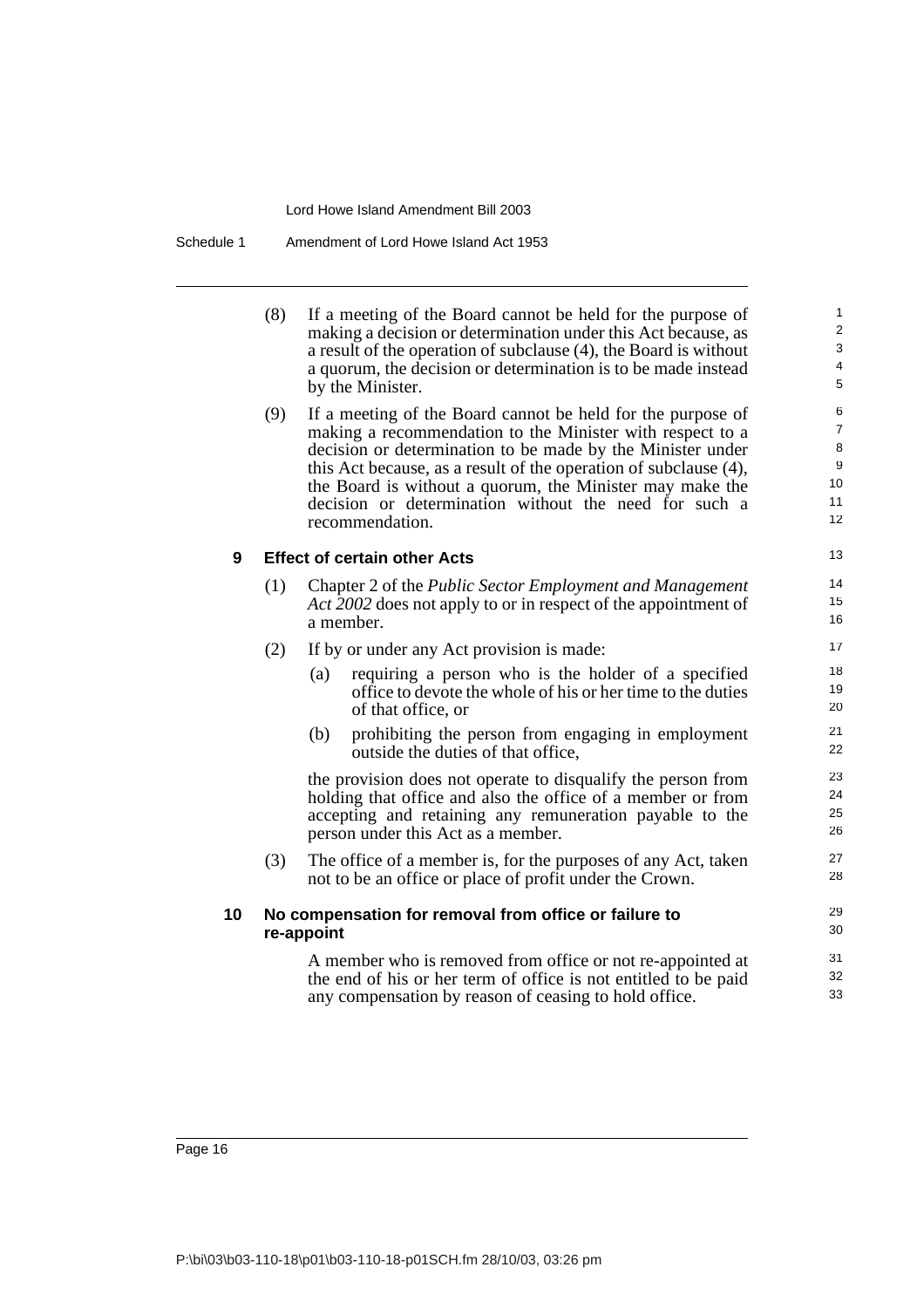Amendment of Lord Howe Island Act 1953 Schedule 1

|         | Part 3 | <b>Procedure</b>                                                                                                                                                                                                                                                                                  | 1                          |
|---------|--------|---------------------------------------------------------------------------------------------------------------------------------------------------------------------------------------------------------------------------------------------------------------------------------------------------|----------------------------|
| 11      |        | <b>General procedure</b>                                                                                                                                                                                                                                                                          | 2                          |
|         |        | The procedure for the calling of meetings of the Board and for<br>the conduct of business at those meetings is, subject to this<br>Act and the regulations, to be as determined by the Board.                                                                                                     | 3<br>4<br>5                |
| $12 \,$ |        | Quorum                                                                                                                                                                                                                                                                                            | 6                          |
|         |        | The quorum for a meeting of the Board is a majority of its<br>members for the time being.                                                                                                                                                                                                         | 7<br>8                     |
| 13      |        | <b>Presiding member</b>                                                                                                                                                                                                                                                                           | 9                          |
|         | (1)    | The Chairperson (or, in the absence of the Chairperson, the<br>Deputy Chairperson or, in the absence of both, another<br>member elected as chairperson for that meeting by the<br>members present) is to preside at a meeting of the Board.                                                       | 10<br>11<br>12<br>13       |
|         | (2)    | The presiding member has a deliberative vote and, in the<br>event of an equality of votes, has a second or casting vote.                                                                                                                                                                          | 14<br>15                   |
| 14      | Voting |                                                                                                                                                                                                                                                                                                   | 16                         |
|         |        | A decision supported by a majority of the votes cast at a<br>meeting of the Board at which a quorum is present is the<br>decision of the Board.                                                                                                                                                   | 17<br>18<br>19             |
| 15      |        | Transaction of business outside meetings or by telephone                                                                                                                                                                                                                                          | 20                         |
|         | (1)    | The Board may, if it thinks fit, transact any of its business by<br>the circulation of papers among all the members of the Board<br>for the time being, and a resolution in writing approved in<br>writing by a majority of those members is taken to be a<br>decision of the Board.              | 21<br>22<br>23<br>24<br>25 |
|         | (2)    | The Board may, if it thinks fit, transact any of its business at<br>a meeting at which members (or some members) participate<br>by telephone, closed-circuit television or other means, but<br>only if any member who speaks on a matter before the<br>meeting can be heard by the other members. | 26<br>27<br>28<br>29<br>30 |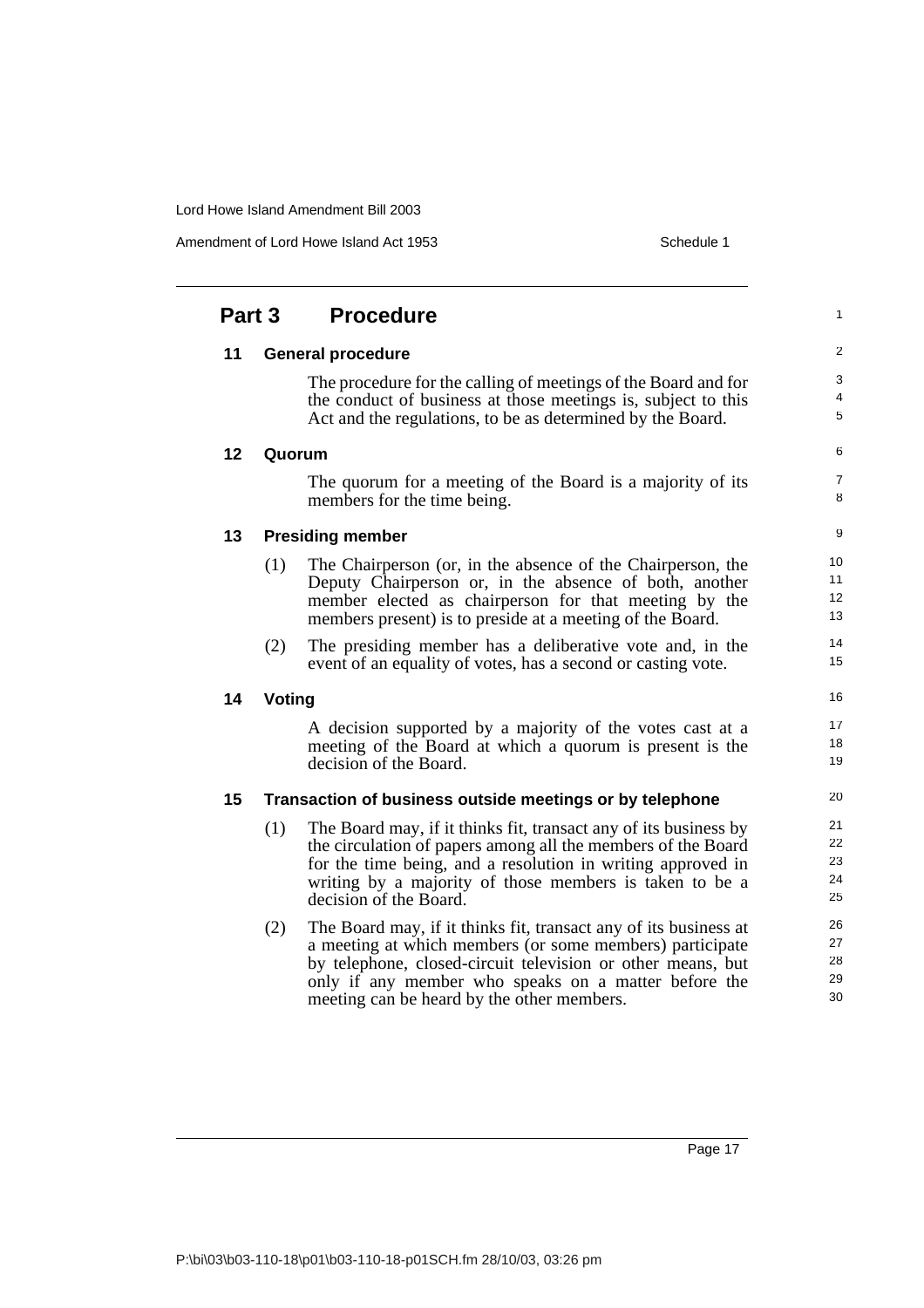|      |    | (3)    | For the purposes of:                                                                                                                                                                                    | 1                    |
|------|----|--------|---------------------------------------------------------------------------------------------------------------------------------------------------------------------------------------------------------|----------------------|
|      |    |        | the approval of a resolution under subclause $(1)$ , or<br>(a)                                                                                                                                          | 2                    |
|      |    |        | (b)<br>a meeting held in accordance with subclause (2),                                                                                                                                                 | 3                    |
|      |    |        | the Chairperson and each member have the same voting rights<br>as they have at an ordinary meeting of the Board.                                                                                        | 4<br>5               |
|      |    | (4)    | A resolution approved under subclause (1) is, subject to the<br>regulations, to be recorded in the minutes of the meetings of<br>the Board.                                                             | 6<br>7<br>8          |
|      |    | (5)    | Papers may be circulated among the members for the<br>purposes of subclause (1) by facsimile or other transmission<br>of the information in the papers concerned.                                       | 9<br>10<br>11        |
| [27] |    |        | <b>Schedule 2 Savings and transitional provisions</b>                                                                                                                                                   | 12                   |
|      |    |        | Insert before clause 1:                                                                                                                                                                                 | 13                   |
|      |    |        |                                                                                                                                                                                                         |                      |
|      |    | Part 1 | <b>Preliminary</b>                                                                                                                                                                                      | 14                   |
|      | 1A |        | <b>Savings and transitional regulations</b>                                                                                                                                                             | 15                   |
|      |    | (1)    | The regulations may contain provisions of a savings or<br>transitional nature consequent on the enactment of the<br>following Acts:                                                                     | 16<br>17<br>18       |
|      |    |        | <b>Lord Howe Island Amendment Act 2003</b>                                                                                                                                                              | 19                   |
|      |    | (2)    | Such a provision may, if the regulations so provide, take<br>effect from the date of assent to the Act concerned or a later<br>day.                                                                     | 20<br>21<br>22       |
|      |    | (3)    | To the extent to which such a provision takes effect from a<br>date that is earlier than the date of its publication in the<br>Gazette, the provision does not operate so as:                           | 23<br>24<br>25       |
|      |    |        | to affect, in a manner prejudicial to any person (other<br>(a)<br>than the State or an authority of the State), the rights of<br>that person existing before the date of that publication,<br><b>or</b> | 26<br>27<br>28<br>29 |

l,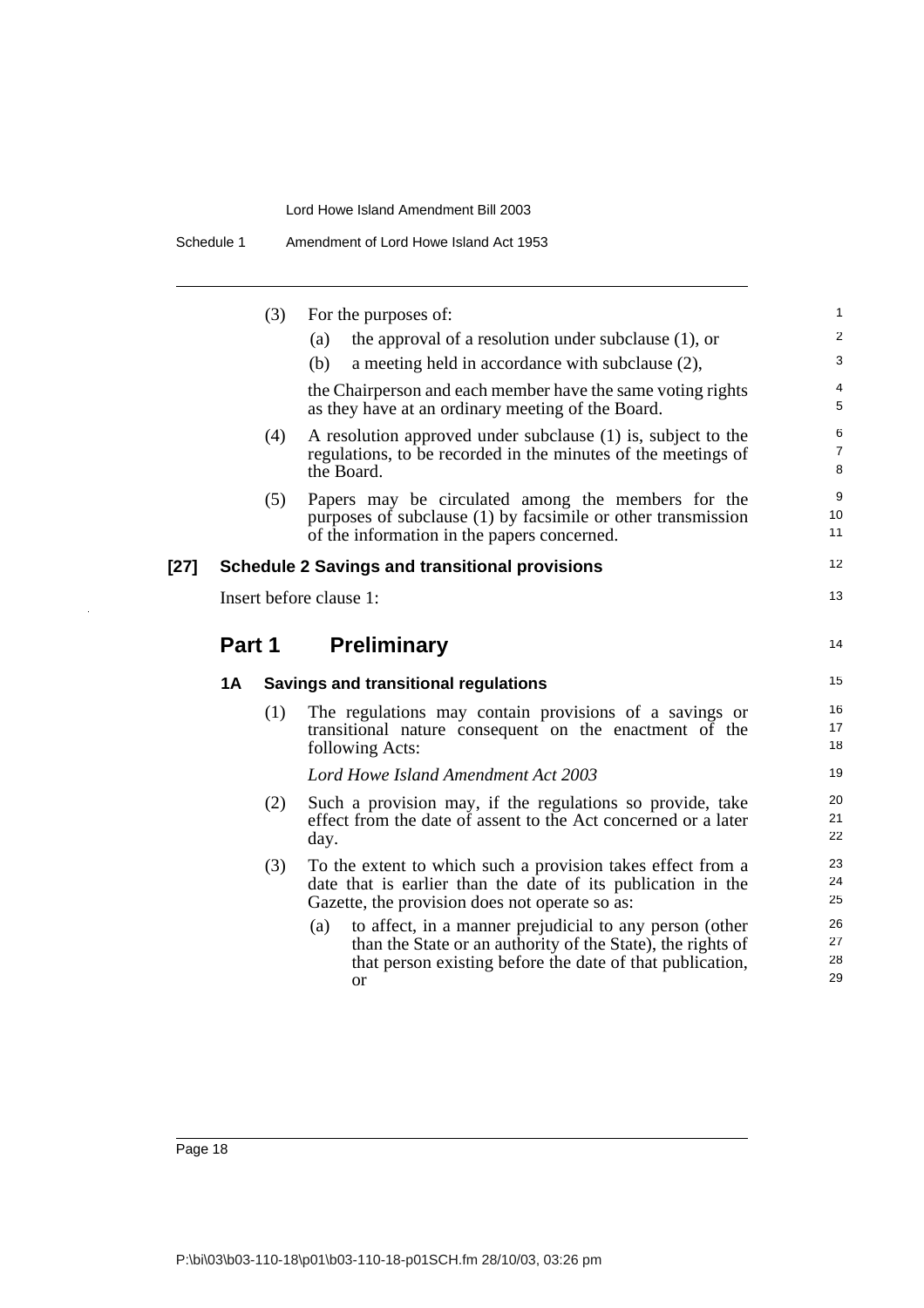Amendment of Lord Howe Island Act 1953 Schedule 1

|      |              |     | (b)                | to impose liabilities on any person (other than the State<br>or an authority of the State) in respect of anything done<br>or omitted to be done before the date of that publication.            | $\mathbf{1}$<br>2<br>3 |
|------|--------------|-----|--------------------|-------------------------------------------------------------------------------------------------------------------------------------------------------------------------------------------------|------------------------|
|      | Part 2       |     |                    | Provisions consequent on enactment of<br>Lord Howe Island (Amendment) Act 1981                                                                                                                  | 4<br>5                 |
| [28] |              |     | Schedule 2, Part 3 |                                                                                                                                                                                                 | 6                      |
|      |              |     |                    | Insert at the end of the Schedule:                                                                                                                                                              | $\overline{7}$         |
|      | Part 3       |     |                    | Provisions consequent on enactment of<br><b>Lord Howe Island Amendment Act 2003</b>                                                                                                             | 8<br>9                 |
|      | $\mathbf{2}$ |     | <b>Definition</b>  |                                                                                                                                                                                                 | 10                     |
|      |              |     |                    | In this Part:                                                                                                                                                                                   | 11                     |
|      |              |     |                    | 2003 amending Act means the Lord Howe Island Amendment<br>Act 2003.                                                                                                                             | 12<br>13               |
|      | 3            |     |                    | Revocation of lease conditions with respect to Kentia palms                                                                                                                                     | 14                     |
|      |              |     |                    | The Minister may, without the need for any application by the<br>lessee, revoke any condition of a lease that has the effect of<br>reserving to the Crown any palm trees or palm tree products. | 15<br>16<br>17         |
|      | 4            |     |                    | <b>Constitution of Board</b>                                                                                                                                                                    | 18                     |
|      |              | (1) |                    | The substitution of section 4 by the 2003 amending Act does<br>not affect:                                                                                                                      | 19<br>20               |
|      |              |     | (a)                | the existence or identity of the Board, or                                                                                                                                                      | 21                     |
|      |              |     | (b)                | the office of any member of the Board who held office<br>as such immediately before the substitution of that<br>section.                                                                        | 22<br>23<br>24         |
|      |              | (2) |                    | In particular:                                                                                                                                                                                  | 25                     |
|      |              |     |                    | (a) the 3 elected members referred to in former section<br>4 (3) (a) are taken to hold 3 of the positions referred to<br>in new section $4(3)(a)$ , and                                         | 26<br>27<br>28         |
|      |              |     | (b)                | the member referred to in former section $4$ (3) (b) is<br>taken to be the member referred to in new section<br>$4(3)(d)$ , and                                                                 | 29<br>30<br>31         |